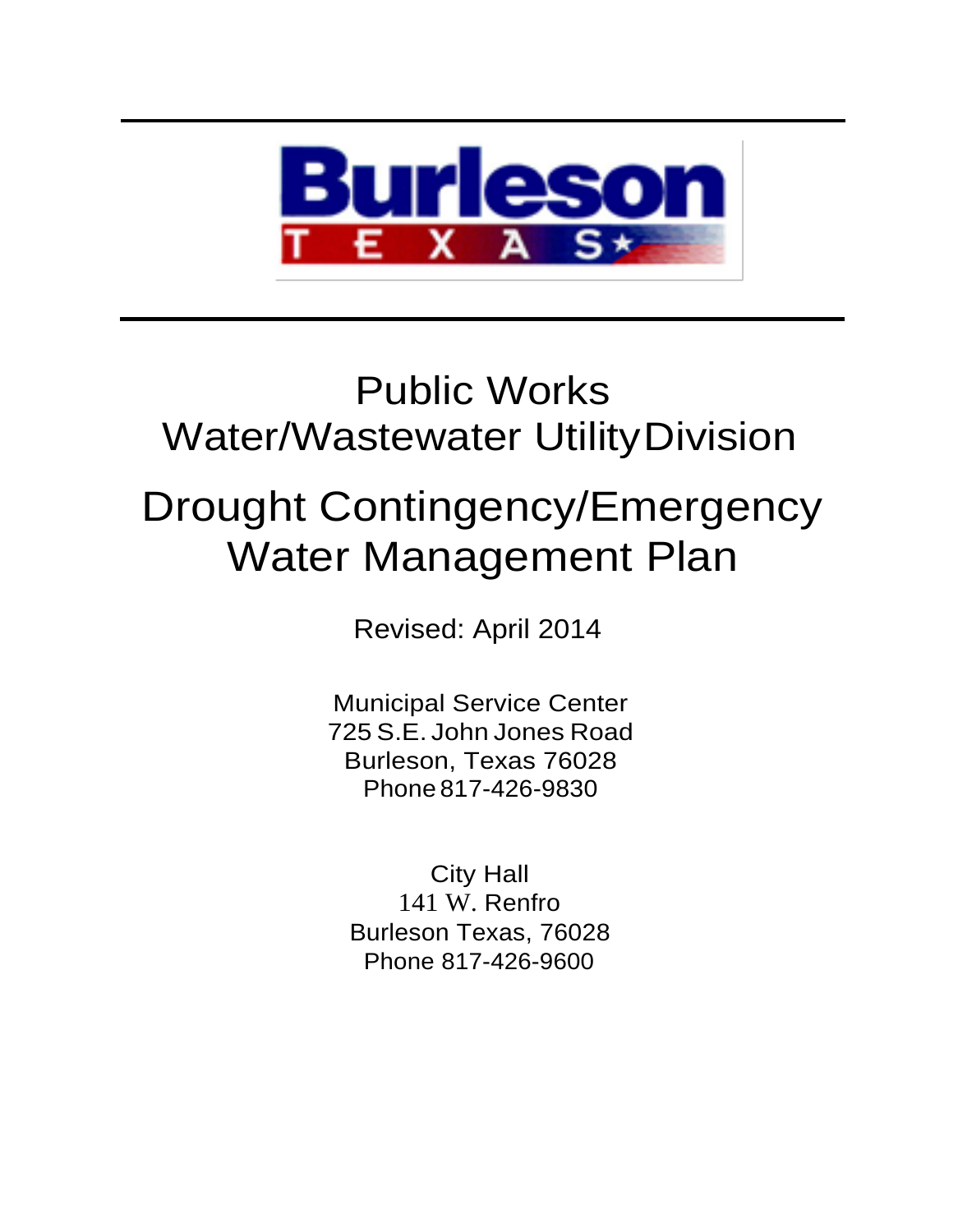### Table of Contents

|                   | Section 3 - Texas Commission on Environmental Quality RulesPage 4 |         |
|-------------------|-------------------------------------------------------------------|---------|
|                   |                                                                   |         |
|                   |                                                                   |         |
|                   |                                                                   |         |
|                   |                                                                   |         |
| Section 8 -       | Initiation & Termination of Drought & Emergency                   |         |
| $8.1 -$           | Initiation of Drought/Emergency Water                             |         |
| $8.2 -$           |                                                                   |         |
| $8.3 -$           |                                                                   |         |
|                   |                                                                   |         |
|                   | 8.5 - Procedures for Enforcing Mandatory Water Use                | Page 20 |
|                   |                                                                   |         |
|                   |                                                                   |         |
| <b>Appendices</b> |                                                                   |         |
| <b>Appendix A</b> | <b>System Treatment and Pumping Capacities</b>                    |         |
| <b>Appendix B</b> | <b>Ordinance Adopting the Plan</b>                                |         |
| <b>Appendix C</b> | <b>Letters to Regional Water District Representatives</b>         |         |
| <b>Appendix D</b> | Matrix of Actions by Customer Type and Stage                      |         |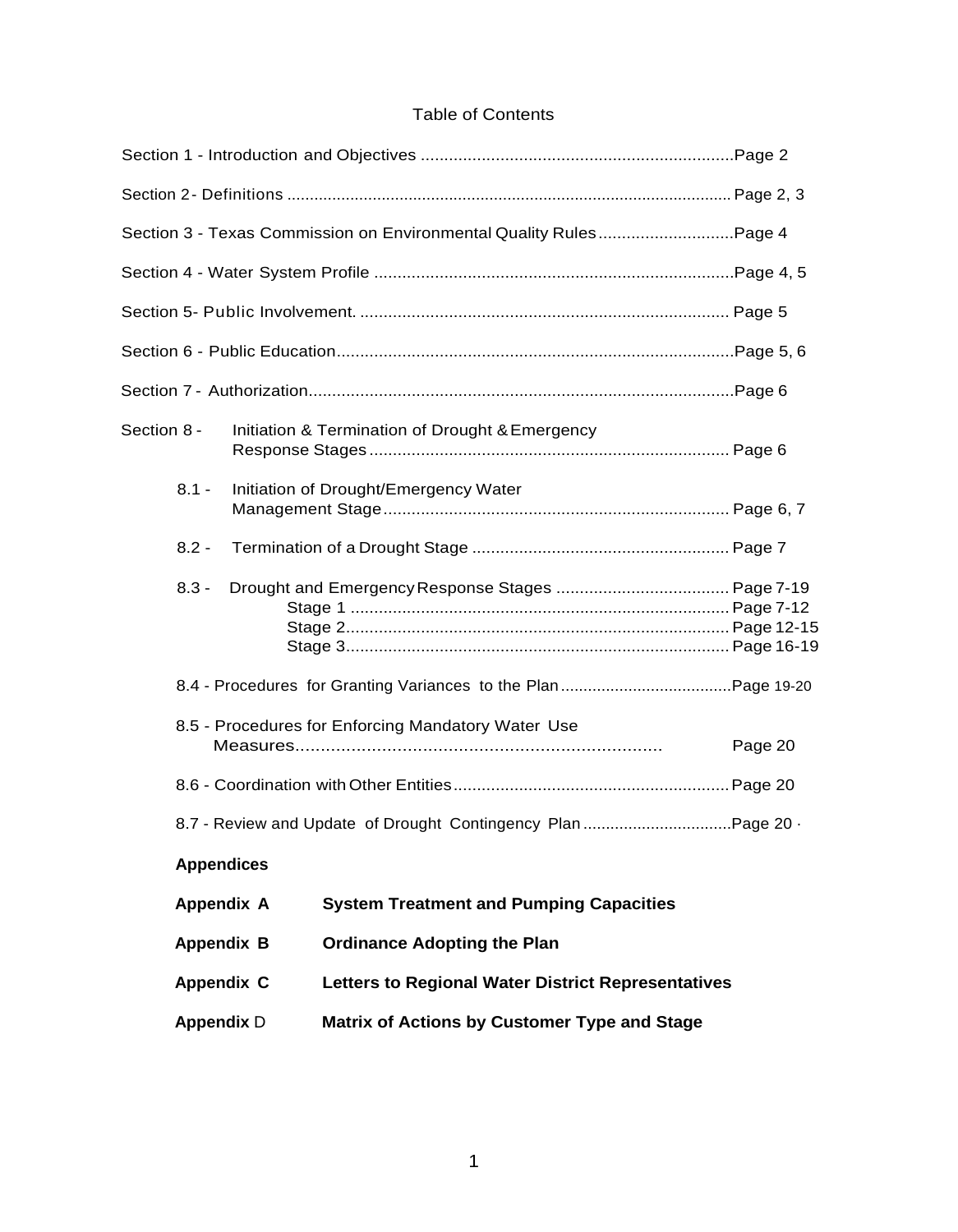## **Section 1 - Introduction and Objectives**

The purpose of this Drought Contingency and Emergency Water Management Plan (subsequently referred to as the Plan) is as follows:

- To conserve the available water supply in times of drought and emergency
- To maintain supplies for domestic water use, sanitation, and fire protection
- To protect and preserve public health, welfare, and safety
- To minimize the adverse impacts of water supply shortages
- To minimize the adverse impacts of emergency water supply conditions.

## **Section 2- Definitions**

For the purposes of this Plan, the following definitions shall apply:

Aesthetic water use: water use for ornamental or decorative purposes such as fountains, reflecting pools, and water gardens.

City: The City of Burleson.

City Manager: The City Manager of Burleson or his/her duly appointed representative.

Commercial and institutional water use: water use which is integral to the operations of commercial and non-profit establishments and governmental entities such as retail establishments, hotels and motels, restaurants, and office buildings.

Conservation: those practices, techniques, and technologies that reduce the consumption of water, reduce the loss or waste of water, improve the efficiency in the use of water or increase the recycling and reuse of water so that a supply is conserved and made available for future or alternative uses.

Customer: any person, company, or organization using water supplied by the City.

Domestic water use: water use for personal needs or for household or sanitary purposes such as drinking, bathing, heating, cooking, sanitation, or for cleaning a residence, business, industry, or institution.

Even number address: street addresses, box numbers, or rural postal route numbers ending in 0, 2, 4, 6, or 8 and locations without addresses.

Industrial water use: the use of water in processes designed to convert materials of lower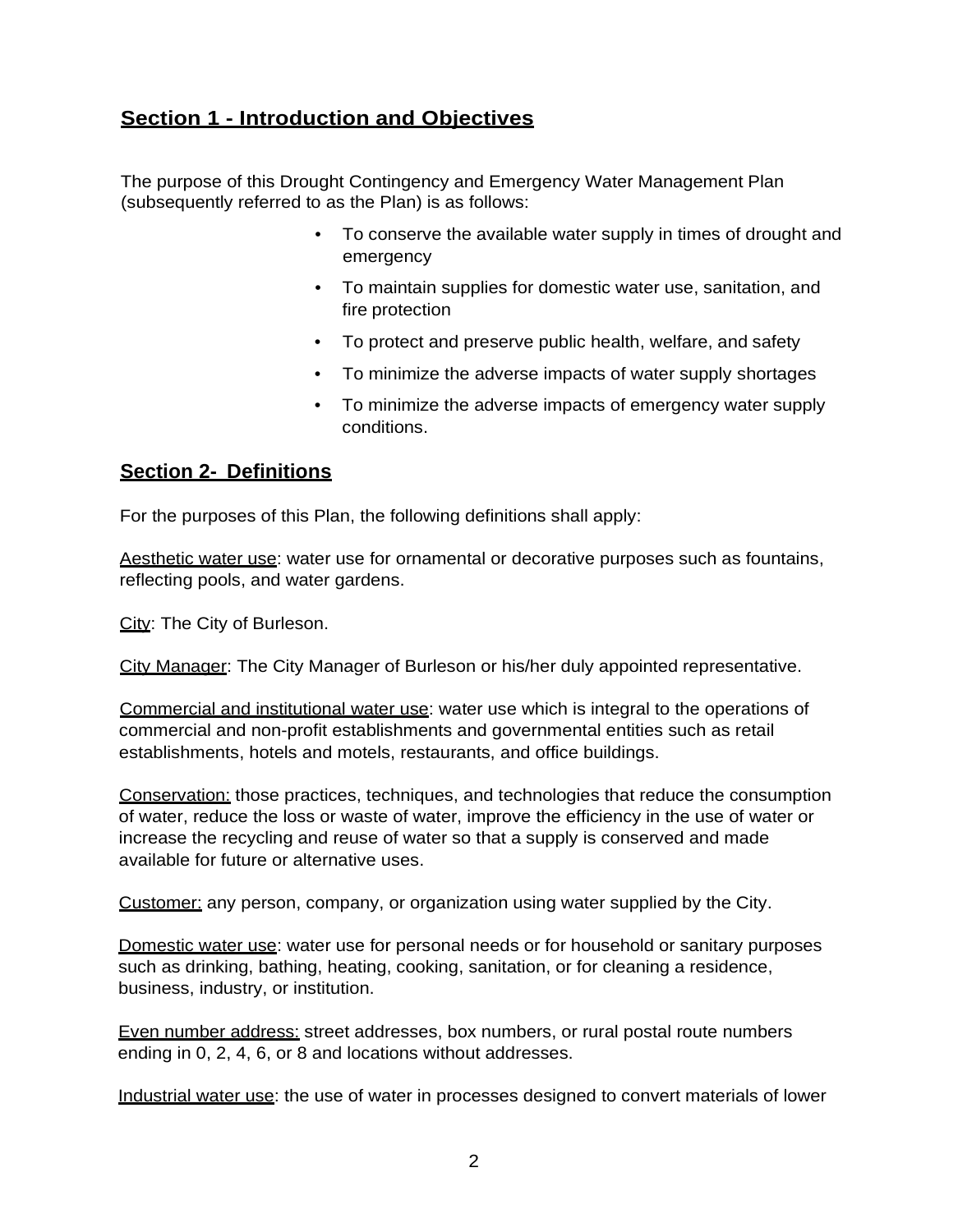value into forms having greater usability and value.

Landscape irrigation use: water that is used for the irrigation and maintenance of landscaped areas, whether publicly or privately owned, including residential and commercial lawns, gardens, golf courses, parks, and rights-of-way and medians.

Local government: a county, municipality, school district, junior college district, or other political subdivision of the state

Non-essential water use: water uses that are neither essential nor required for the protection of public, health, safety, and welfare, including:

- a) irrigation of landscaped areas, including parks, athletic fields, and golf courses, except as otherwise provided under this Plan;
- b) use of water to wash any motor vehicle, motorbike, boat, trailer, airplane or other vehicle;
- c) use of water to wash down any sidewalks, walkways, driveways, parking lots, tennis courts, or other hard-surfaced areas;
- d) use of water to wash down buildings or structures for purposes other than immediate fire protection;
- e) flushing gutters or permitting water to run or accumulate in any gutter orstreet;
- f) use of water to fill, refill, or add to any indoor or outdoor swimming pools or Jacuzzi-type pools;
- g) use of water in a fountain or pond for aesthetic or scenic purposes except where necessary to support aquatic life;
- h) failure to repair a controllable leak(s) within a reasonable period after having been given notice directing the repair of such leak(s); and
- i) use of water from hydrants for construction purposes or any other purposes other than fire fighting

Odd numbered address: street addresses, box numbers, or rural postal route numbers ending in 1, 3, 5, 7, or 9.

Rationing: limiting the amount of water that can be used.

Restrictions: limitations on how and when water can be used.

System: The water distribution system, including pumps, storage tanks and piping.

**TCEQ: Texas Commission on Environmental Quality** 

TRWD: Tarrant Regional Water District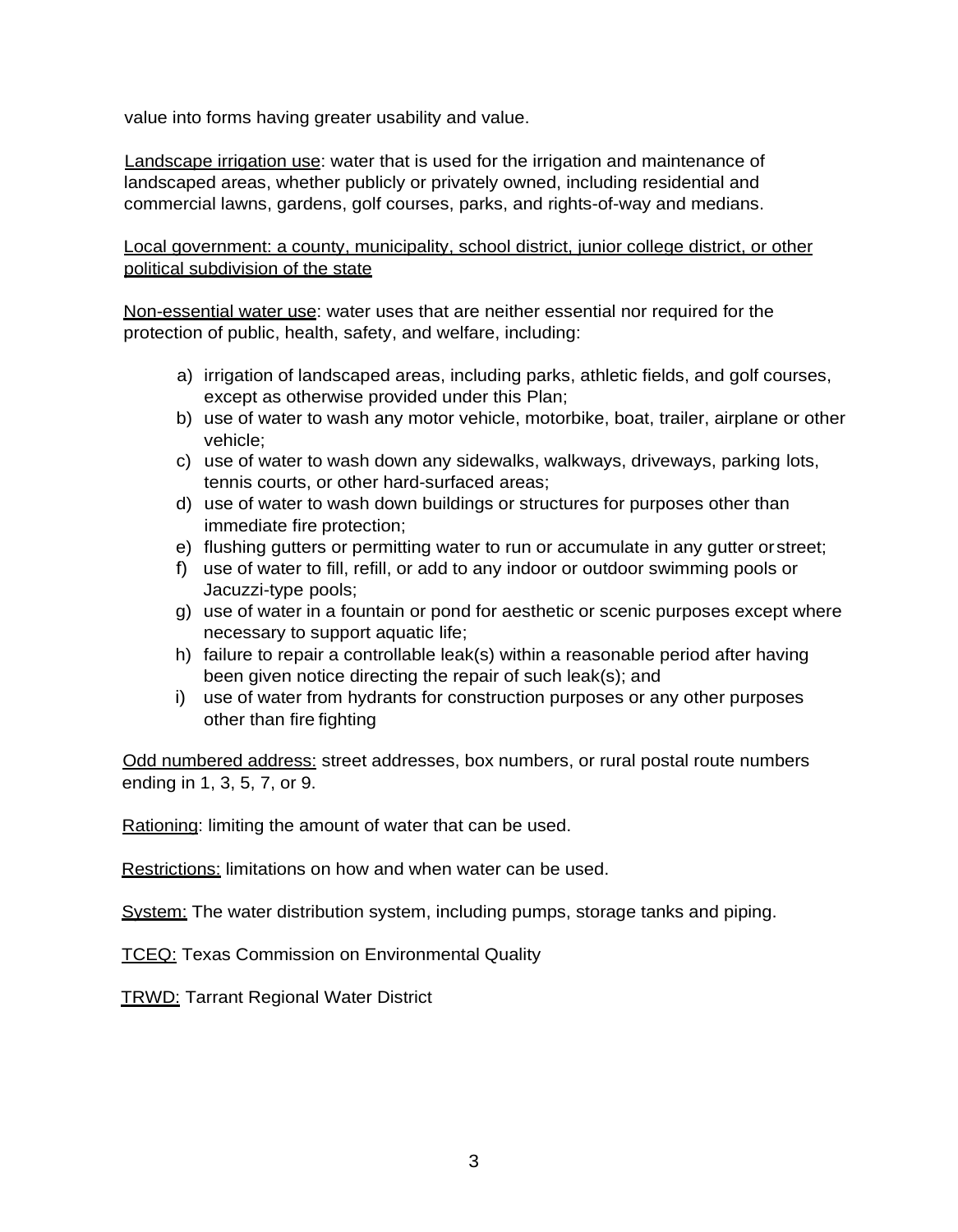## **Section 3 - Texas Commission on Environmental Quality Rules**

TCEQ rule Title 30, Part 1, Chapter 288, Subchapter A, Rule 288.1 (6) defines a drought contingency plan as "a strategy or combination of strategies for temporary supply and demand management responses to temporary and potentially recurring water supply shortages and other water supply emergencies."

TCEQ rules governing development and minimum requirements for drought contingency plans for municipal water suppliers and wholesale water suppliers are contained in Texas Administrative Code Title 30, Part 1, Chapter 288, Subchapter B, Rule 288.20 and Rule 288.22 respectively.

## **Section 4- Water System Profile**

## CITY OF BURLESON WATER DEPARTMENT

141 West Renfro Burleson, Texas 76028 CCN No. 10906 PWS Identification No. 1260002 April 2014

City of Burleson Water System (Public Water System ID 1260002) currently serves more than 45,000 residents in 2019 with the population expected to grow to more than 65,000 by the year 2050. The Water Department currently purchases over 1.6 billion gallons of treated water from the City of FortWorth Water Department (City of Ft. Worth) each year which is provided to Burleson residents through the City owned and maintained water distribution system. The water systems customer base is approximately ninety-two percent residential and the remaining eight percent are multi-family and commercial/industrial customers. The Burleson water system employs eleven tanks with a combined storage capability of 12.61 million gallons, and five pump stations with a combined pumping capacity of 17 million gallons per day to provide an average of nearly five million gallons of water per day to the nearly 15,061 connections. The following graphic is a map of the City of Burleson water system service area. The area filled with yellow with a green outline indicates the water system service area.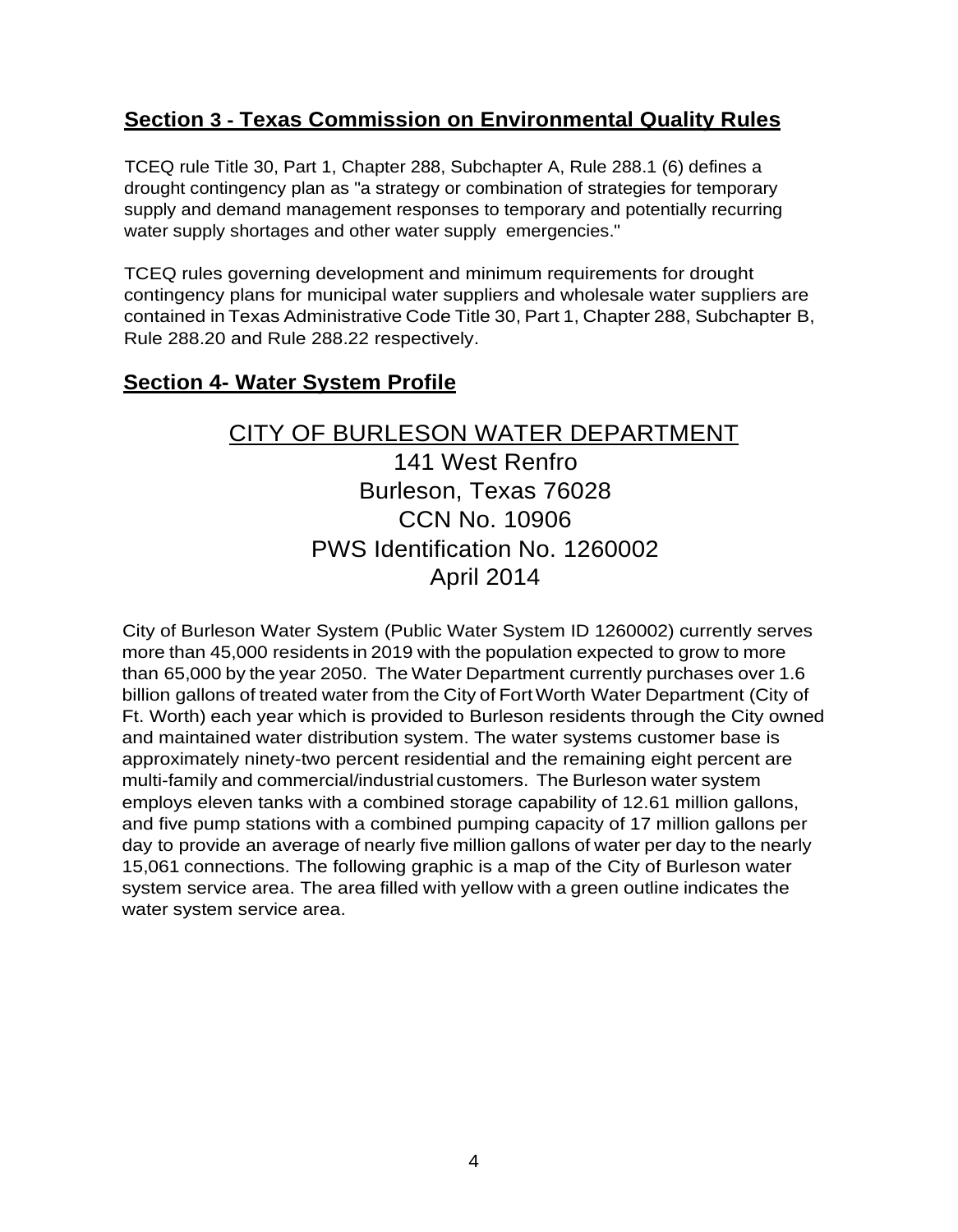

## **Section 5 - Public Involvement**

The City will afford an opportunity for the public to provide input into the preparation and/or amendment of the Drought Contingency / Emergency Water Management Plan (the "Plan") by scheduling and providing notice of a public hearing and by meeting with concerned citizens on an individual basis on request. Notice will be posted in the vestibule of City Hall located at 141 West Renfro Street, Burleson, Texas.

After the Plan is adopted and published, it will be available at City Hall, as well as the Public Library located at 248 S.W. Johnson Avenue, Burleson, Texas 76028. In addition, the Plan will be mailed to those who request a copy in writing. Written requests should be addressed to the Assistant Director of Public Works, City of Burleson, 141 West Renfro Street, Burleson, Texas 76028.

## **Section 6** - **Public Education**

The City will periodically provide the public with information about the Plan, including when a stage of the Plan has been initiated or terminated, information about the conditions under which each stage of the Plan is to be initiated or terminated and the drought response measures to be implemented in each stage. This information may be provided by publication in the local newspaper, press releases, utility bill inserts, and/or the City's newsletter, and website. Information may also be obtained from City Hall and the Public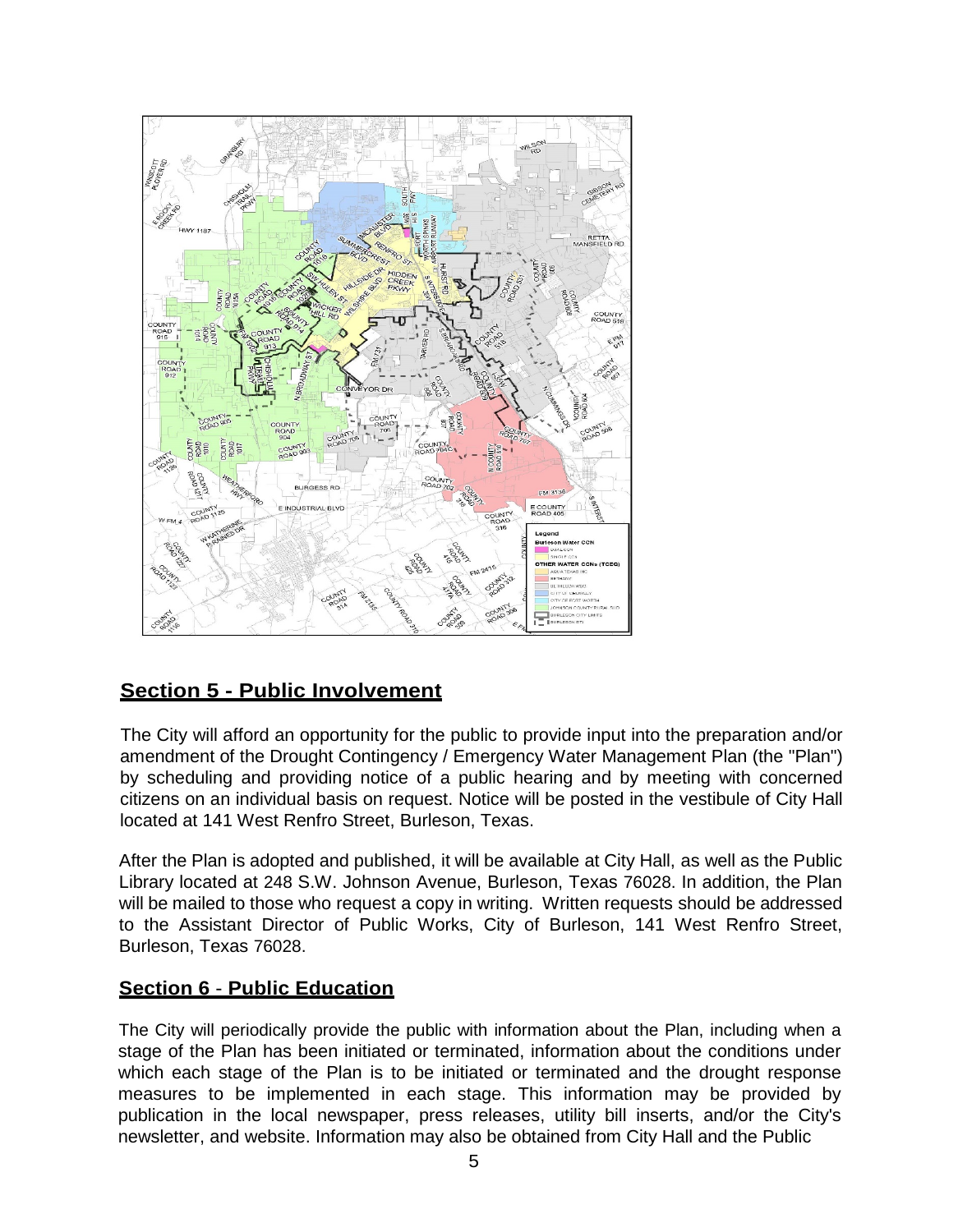Library at the addresses listed in Section 5, above, as well as the City Service Center located at 725 SE John Jones Road, the Senior Activity Center located at 216 SW Johnson.

## **Section 7 - Authorization**

The City Manager is hereby authorized to implement the applicable provisions of this Plan upon determination that such implementation is necessary to protect public health, safety, and welfare. The City Manager shall have the authority to initiate or terminate drought or other water supply emergency response measures as described in this Plan.

## **Section 8- Initiation & Termination of Drought & Emergency Response Stages**

The provisions of this P!an shal! apply to a!I persons, customers, and property utilizing potable water provided by the City of Burleson. The terms "person" and "customers" as used in the Plan include individuals, corporations, partnerships, associations, and all other legal entities. The Plan does not apply to locations using treated wastewater effluent, private wells or possessing their own water rights in the Trinity River; however, any pond, impoundment, body of water, or other water source that is supplemented, or has the ability to supplement supply, with potable water shall adhere to the provisions of this plan.

The Plan may be applied to the entire City or geographic portions of the City as necessary. If the Plan is applied only to a limited sector, the boundaries will be defined in terms roadways, creeks and other easily distinguishable features, such as city limits.

## Section 8.1 - Initiation of a Drought/Emergency Water Management Stage

The City Manager may order the implementation of a drought response or water emergency stage when one or more of the trigger conditions for that stage is met. The following actions will occur when a stage is initiated.

- The public will be notified through local media and the City of Burleson Web site, as described in Section 4.
- The City of Fort Worth will be notified by telephone and with a follow-up letter, email, or fax that provides details of the reasons for initiation of the drought or water emergency stage (unless originally implemented by Fort Worth).
- The City of Burleson will notify the Executive Director of TCEQ within 5 business days when mandatory provisions of the Plan are activated.

Stages imposed by the City of Fort Worth and TRWD must be initiated by the City of Burleson in the Burleson water system service area.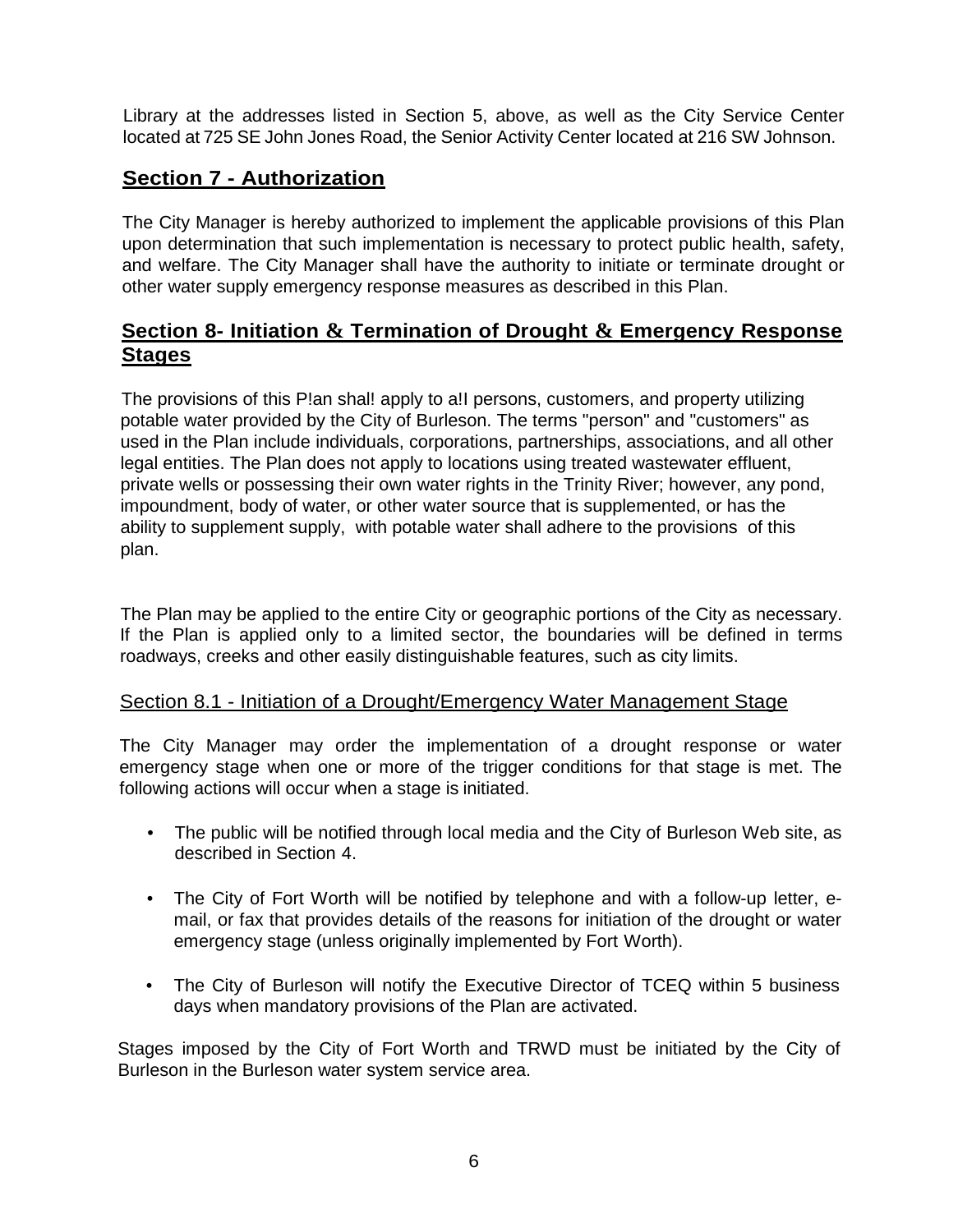For other trigger conditions, the City Manager may decide not to order the implementation of a drought response or water emergency stage even though one or more of the trigger criteria for the stage are met. Factors which could influence such a decision include, but are not limited to, the time of the year, weather conditions, the anticipation of replenished water supplies, or the anticipation that new facilities will become available to meet needs. The reason for this decision should be documented.

#### Section 8.2 - Termination of a Drought Stage

The City Manager may order the termination of a drought response or water emergency stage when the conditions for termination are met or at his/her discretion. The following actions will be taken when a drought stage is terminated:

- The public will be notified through local media and by posting on the City of Burleson Web site.
- The City of Fort Worth will be notified by telephone with a follow-up letter, e-mail orfax.

If any mandatory provisions of the drought contingency/emergency water management plan that have been activated are terminated, customers will notify the Executive Director of the TCEQ within 5 business days.

The City Manager may decide not to order the termination of a drought response stage or water emergency even though the conditions for termination of the stage are met. The City Manager or his designee may choose to implant a phased out approach when exiting various stages to protect the integrity of the system. Factors which could influence such a decision could include, but are not limited to, the time of year, weather conditions, or the anticipation of potential changed conditions that warrant the continuation of the drought stage. The reason for this decision should be documented.

#### Section 8.3 - Drought and Emergency Response Stages

Stage 1 - Water Watch

#### **Triggering Conditions for Stage 1**

Stage 1 is triggered by the following conditions as required by the City of Fort Worth Wholesale Water Customer Contract.

• City of Burleson's water demand reaches or exceeds 90% of reliable delivery capacity for three consecutive days. The delivery capacity could be citywide or in a specified portion of the system.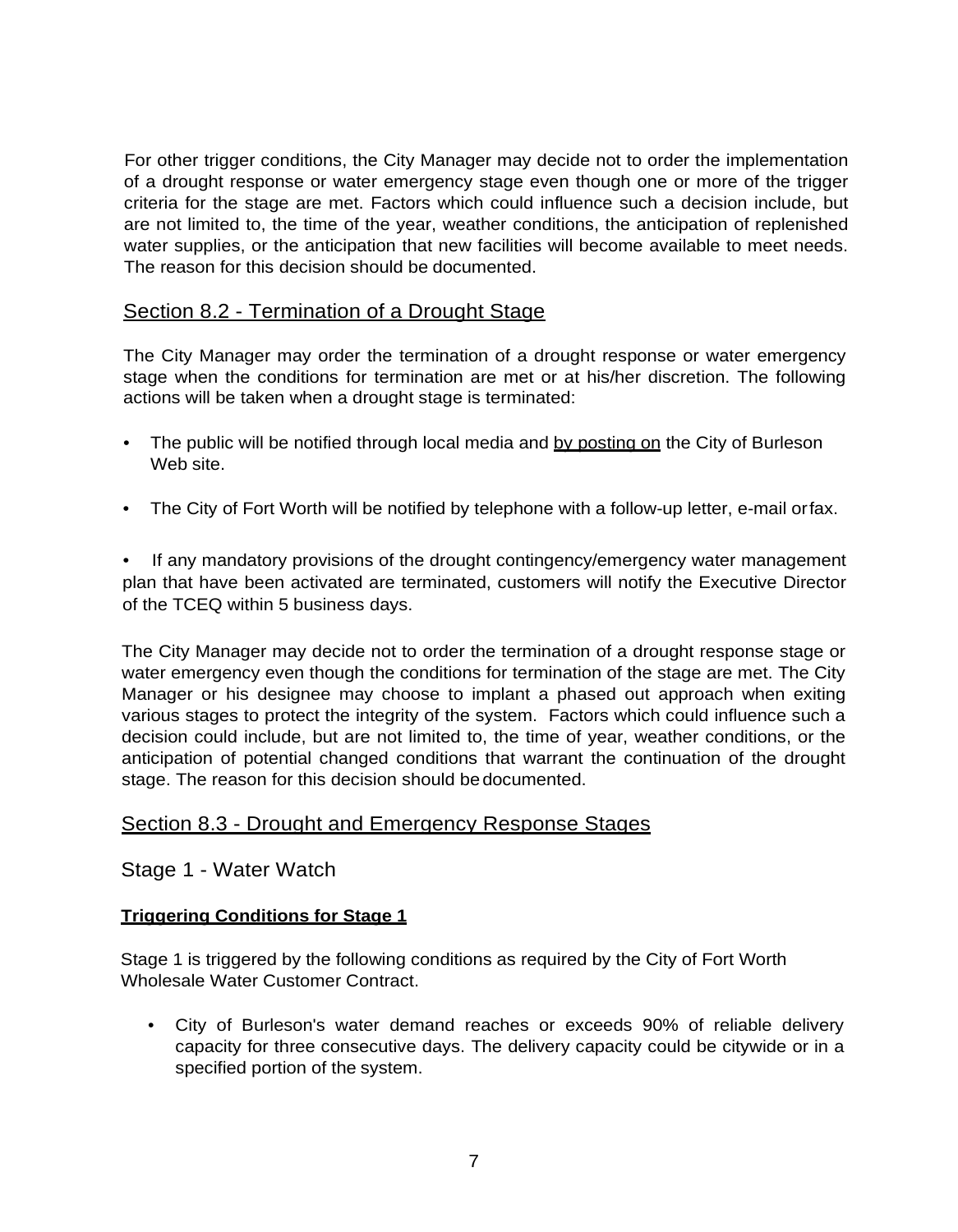- \* City of Burleson's water distribution becomes contaminated.
- City of Burleson's water demand for all or part of the distribution system approaches delivery capacity because delivery capacity is inadequate.
- City of Burleson's water supply system is unable to deliver water due to failure or damage to major water system components.
- TRWD Initiated Stage 1 Water Watch many be initiated for one or more of the following reasons:

◆ Total raw water supply in TRWD western and eastern division reservoirs drops below 75% (25% depleted) of conservation storage.

►Water demand for all or part of the TRWD delivery system exceeds delivery capacity because delivery capacity is inadequate.

► Water demand is expected to approach the limit of TRWD's permitted supply.

► TRWD's supply source becomes contaminated.

► TRWD's water supply system is unable to deliver water due to the failure or damage of major water system components.

► The TRWD General Manager, with the concurrence of the TRWD Board of Directors, finds that conditions warrant the declaration of a Stage 1 drought.

#### **Terminating Conditions for Stage 1**

Stage 1 may terminate when the City of Fort Worth terminates its Stage 1 condition or when the circumstances that caused the initiation of Stage 1 no longer prevail.

#### **Goal for Use Reduction for Stage 1**

The goal for use reduction under Stage 1, Water Watch, is five percent. If circumstances warrant or if required by the City of Fort Worth, the City Manager can set a goal for greater water use reduction

#### **Actions Available for Stage 1**

The City Manager may order the implementation of any of the actions listed below, as deemed necessary. The City Manager must implement any action(s) required by the City of Fort Worth.

#### **All Water Users**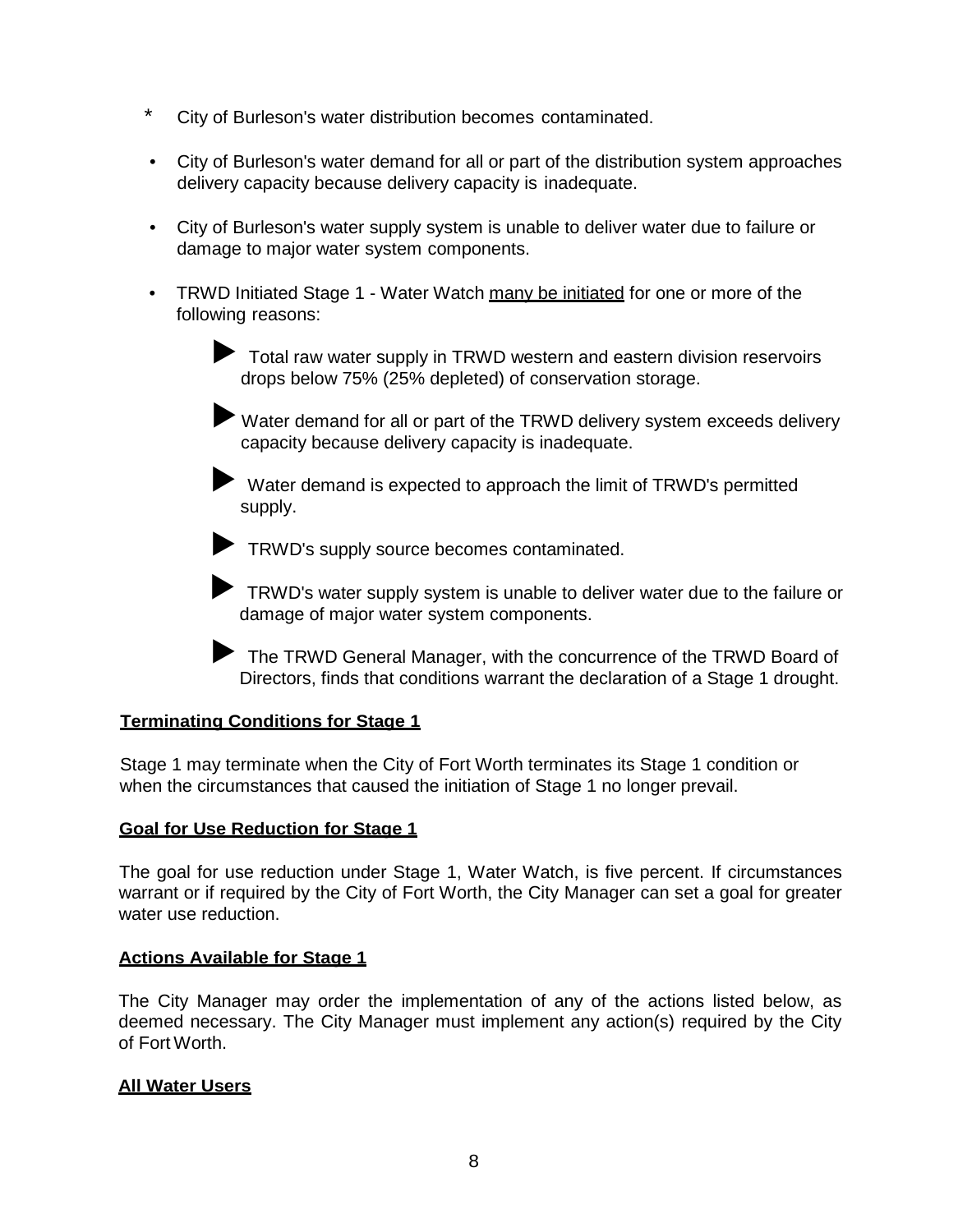• Initiate mandatory restrictions to prohibit non-essential water use as follows:

Discourage hosing of paved areas such as sidewalks, driveways, parking lots, tennis courts, patios, or other impervious surfaces, except to alleviate an immediate health or safety hazard.

- <sup>111</sup> Trash and dumpster areas
- $\mathbb{I}$  Areas around fuel pumps
- $111$  Store front cleaning of areas with accumulated bird droppings, feathers and debris
- <sup>111</sup> Localized spot cleaning of parking areas to remove oil, grease buildup that may pose a health and safety issue.

Discourage hosing of buildings or other structures for purposes other than fire protection or surface preparation prior to painting.

Prohibit using water in such a manner as to allow runoff or other waste including:

- o Failure to repair a controllable leak, including a broken sprinkler head, a leaking valve, leaking or broken pipes, or a leaking faucet.
- o Operating a permanently installed irrigation system with (a) broken head; (b) a head that is out of adjustment and the arc of the spray head is over a street or parking lot; or (c) a head that is missing because of high water pressure; or
- o During irrigation, allowing water to (a) to run off a property and form a stream of water in a street for a distance of 50 ft or greater; or (b) to pond in a street or parking lot to a depth greater than one-quarter of an inch.
- o Allowing or causing an irrigation system or other lawn watering device to operate during any form of precipitation or when temperatures are at or below 32 degrees Fahrenheit.
- Prohibit outdoor watering with sprinklers or irrigation systems between 10 a.m. and 6p.m.
- Limit landscape water with sprinklers or irrigation systems at each service address to a twice per week schedule as outlined below. This includes landscape watering of parks, golf courses, and sports fields.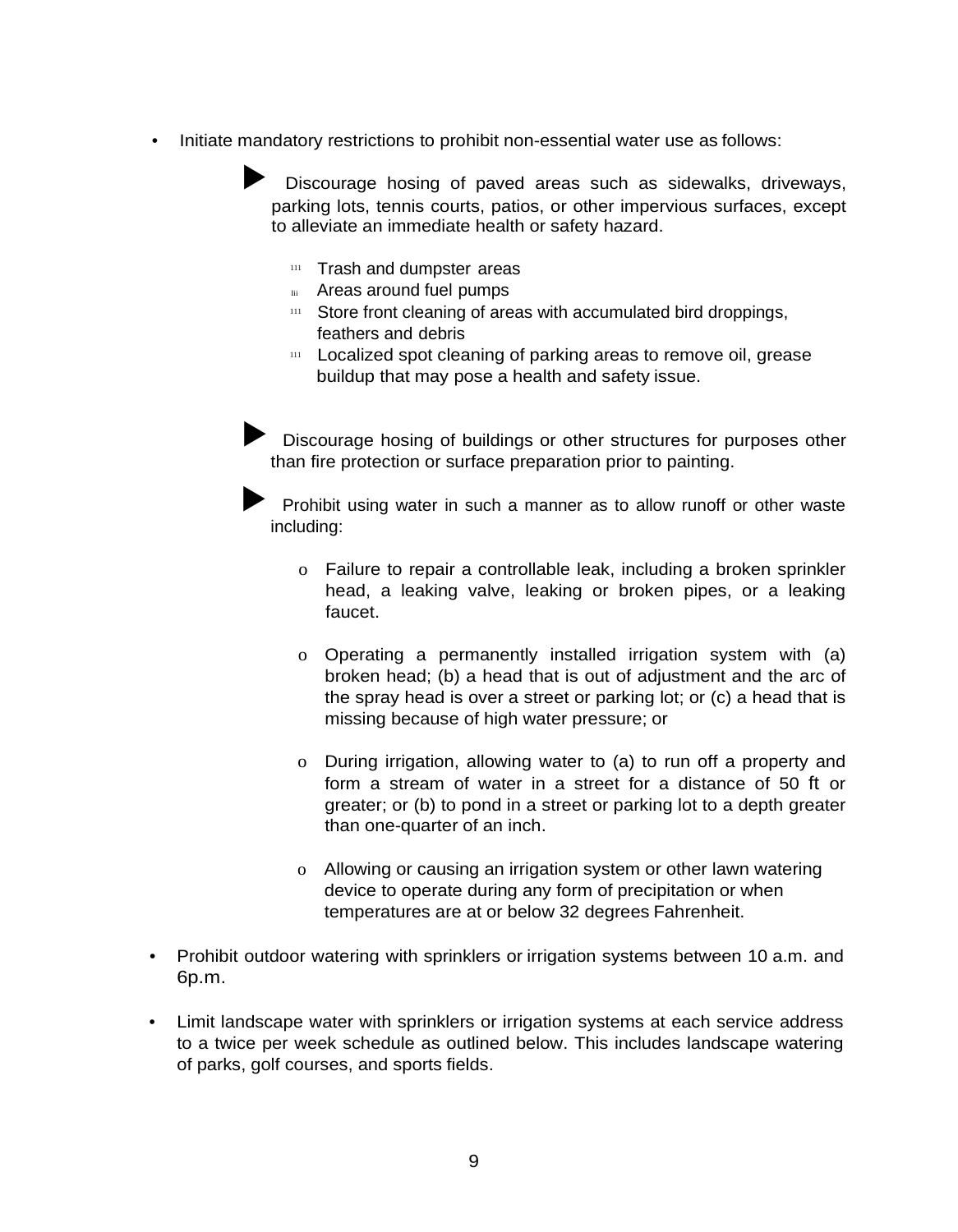Residential addresses ending in an even number (0, 2, 4, 6, or 8) may water on Wednesdays and Saturdays.

► Residential addresses ending in an odd number (1, 3, 5, 7, or 9) may water on Thursdays and Sunday.

► All non-residential watering locations (apartment complexes, businesses, industries, parks, medians, etc.) may water on Tuesdays and Fridays.

#### **Exceptions**

- o Lawns and landscaping may be watered on any day by handheld hose, drip irrigation, a soaker hose or treebubbler.
- o Water use necessary for the repair of an irrigation system, plumbing line, fountain, etc. in the presence of the person making the repair.
- o Outdoor watering at service addresses with large multi-station irrigation systems may take place in accordance with a variance granted by the Public Works Director, if the Public Works Director determines the property cannot be completely irrigated with an average of three-quarters of an inch of water in a single day, and that the property should be divided into sections to be irrigated on different days. if approved, no station wiii be watered more than twice per week.
- o Establishing new turf is discouraged. If hydro mulch, grass sod, or grass seed is installed for the purpose of establishing a new lawn, there are no watering restrictions for the first 30 days while it is being established. After that, the watering restrictions set forth in this stage apply. (This does not include over seeding with rye since turf already exists.)
- o Golf courses may water greens and tee boxes without restrictions, however watering must be done before 10 a.m. and after 6 p.m. encouraged to reduce water use by five percent.
- o Skinned areas of sports fields may be watered as needed for dust control.
- o Watering of athletic fields (fields only, does not include surrounding landscaped areas) used for organized sports practice, competition, or exhibition events may occur as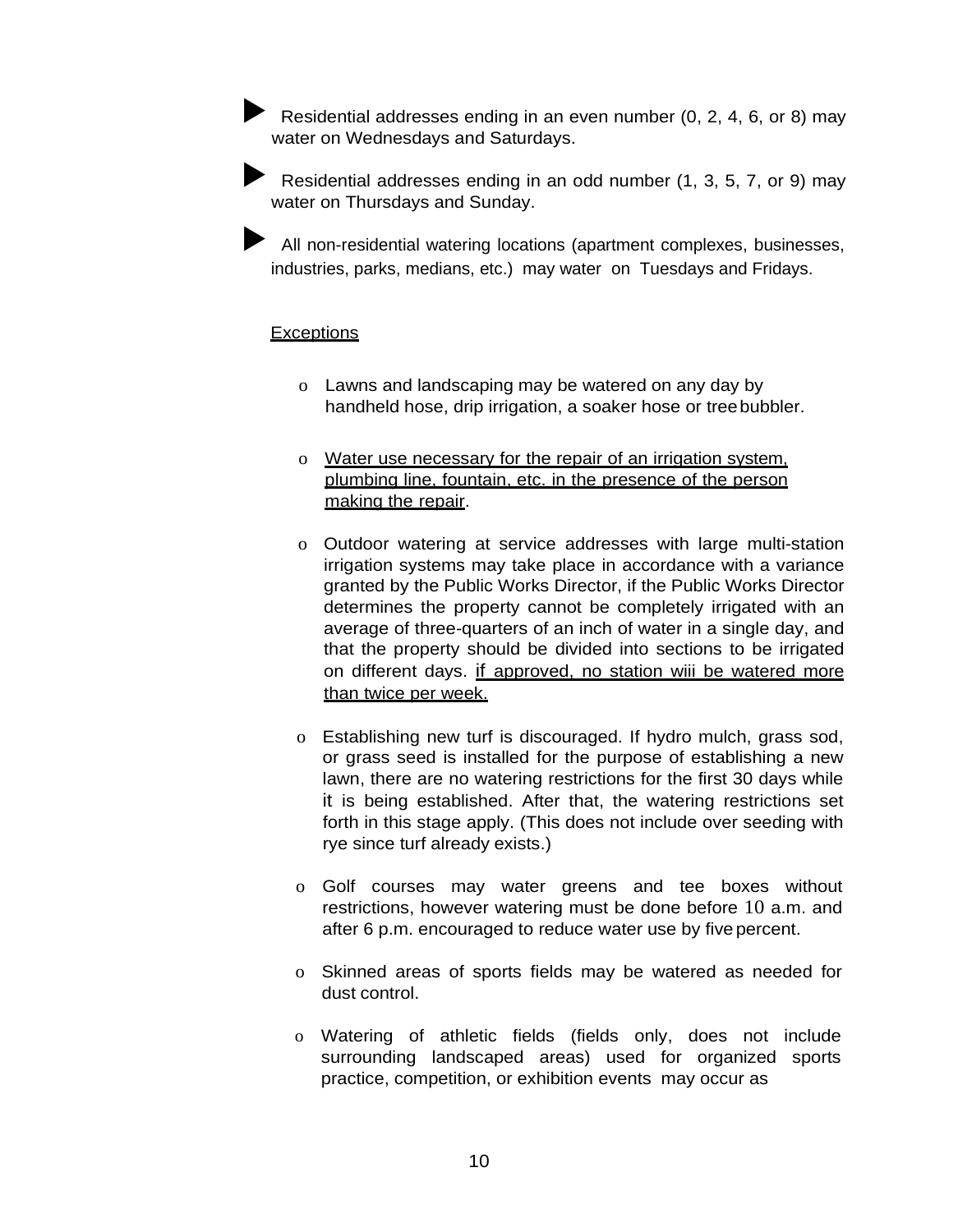necessary to protect the health and safety of the players, staff, or officials present for athletic events. Encouraged to reduce water use by five percent.

o Public areas that are open to the public at-large and have a high impact from frequent use may be allowed additional watering, with a variance granted by the Public Works Director, if it is deemed to be beneficial to serve and protect the community amenity. Examples may include but are not limited to: outdoor amphitheaters, demonstration gardens, public art exhibitions, outdoor learning areas, arboretums, etc.

All users are encouraged to reduce the frequency of draining and refilling swimming pools, wading pools, hot tubs, and Jacuzzi type pools.

► All users are encouraged to use native and adapted drought tolerant plants in landscaping.

► Washing of any motor vehicle, motorbike, boat, trailer, airplane, or other vehicle shall be limited to the use of a hand-held bucket or a hand-held hose equipped with a positive-pressure shutoff nozzle for quick rinses. Vehicle washing may be done at any time on the premises of a commercial car wash or commercial service station. Companies with an automated on-site vehicle washing facility may wash its vehicles at anytime. Further, such washing may be exempt from these requirements if the health, safety, and welfare of the public are contingent upon frequent vehicle cleansing, such as garbage trucks and vehicles used to transport food and perishables.

#### City and local Government

In addition to the actions listed above, the City Manager may take the following actions regarding city and local government facilities:

- Review conditions and problems that caused Stage 1. Take corrective action.
- Increase public education efforts on ways to reduce water use.
- Increase enforcement efforts.
- Intensify leak detection and repair efforts.
- Audit all city and local government irrigation systems to ensure proper condition,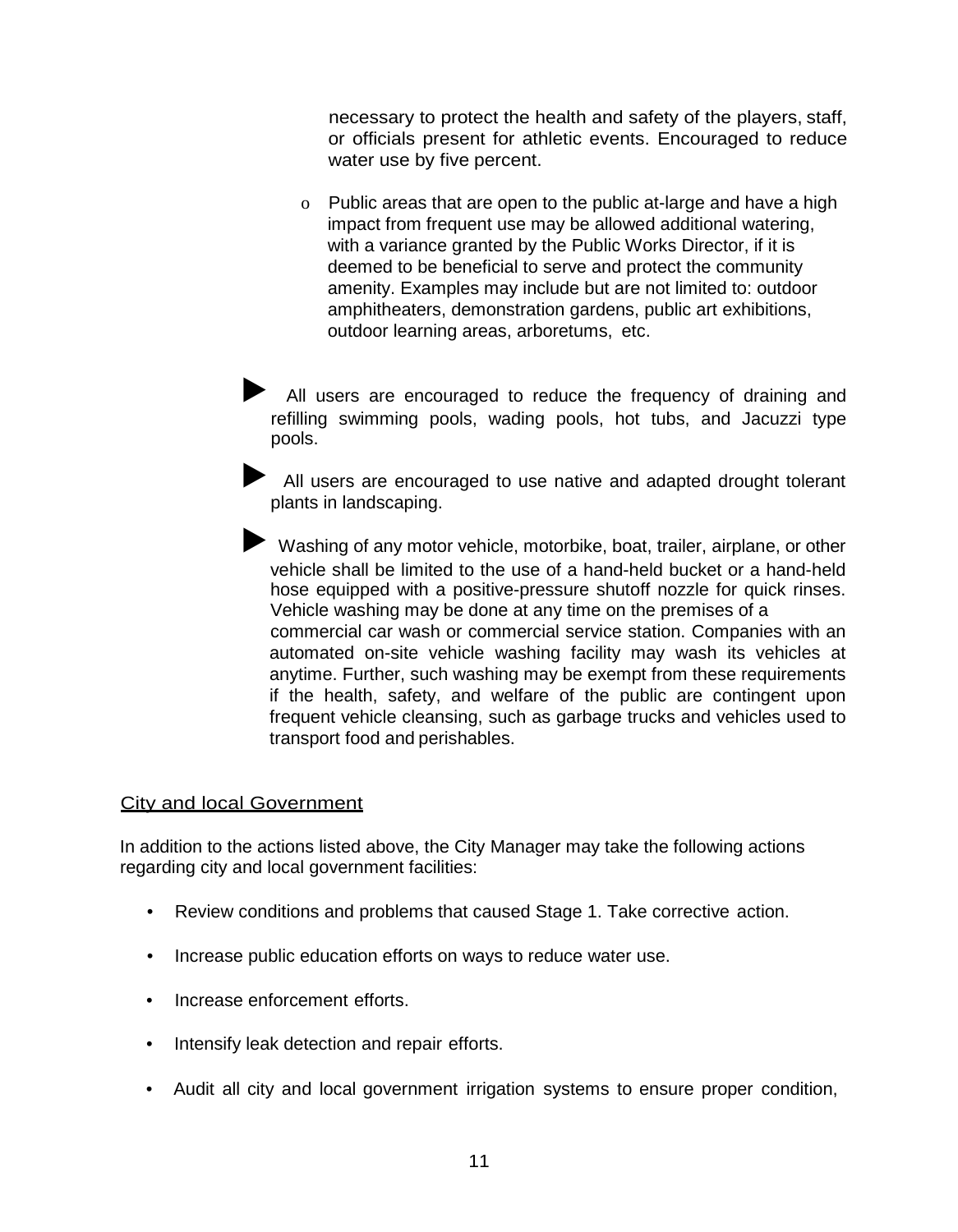settings and operation.

- Identify and encourage voluntary reduction measures by high-volume water users through water use audits.
- Reduce non-essential water use. As used herein, non-essential water uses are those that do not have any health or safety impact and are not needed to meet the core function of the agency.

#### **Commercial or Industrial**

- Ail actions listed above for all water users apply to commercial and industrial users.
- Stock at commercial plant nurseries is exempt from Stage 1 watering restrictions.
- Hotels, restaurants, and bars are encouraged to serve drinking water to patrons on an "on demand" basis.
- Hotels are encouraged to implement laundry conservation measures by encouraging patrons to reuse linens and towels.
- Car wash facilities must keep equipment in good working order, which should include regular inspections to be sure there are no leaks, broken or misdirected nozzles, and that all equipment is operating efficiently.
- All commercial and industrial customers are encouraged toaudit irrigation systems

## **Stage 2-WaterWarning**

#### **Triggering Conditions for Stage 2**

Stage 2 is triggered by the following conditions as required by the City of Fort Worth Wholesale Water Customer Contract.

- Water demand reaches or exceeds 95% of reliable delivery capacity for three consecutive days. The delivery capacity could be citywide or in a specified portion of the system.
- City of Burleson's water distribution becomes contaminated.
- City of Burleson's water demand for all or part of the delivery system equals or exceeds delivery capacity because delivery capacity is inadequate.
- Burleson's water supply system is unable to deliver water due to failure or damage to major water system components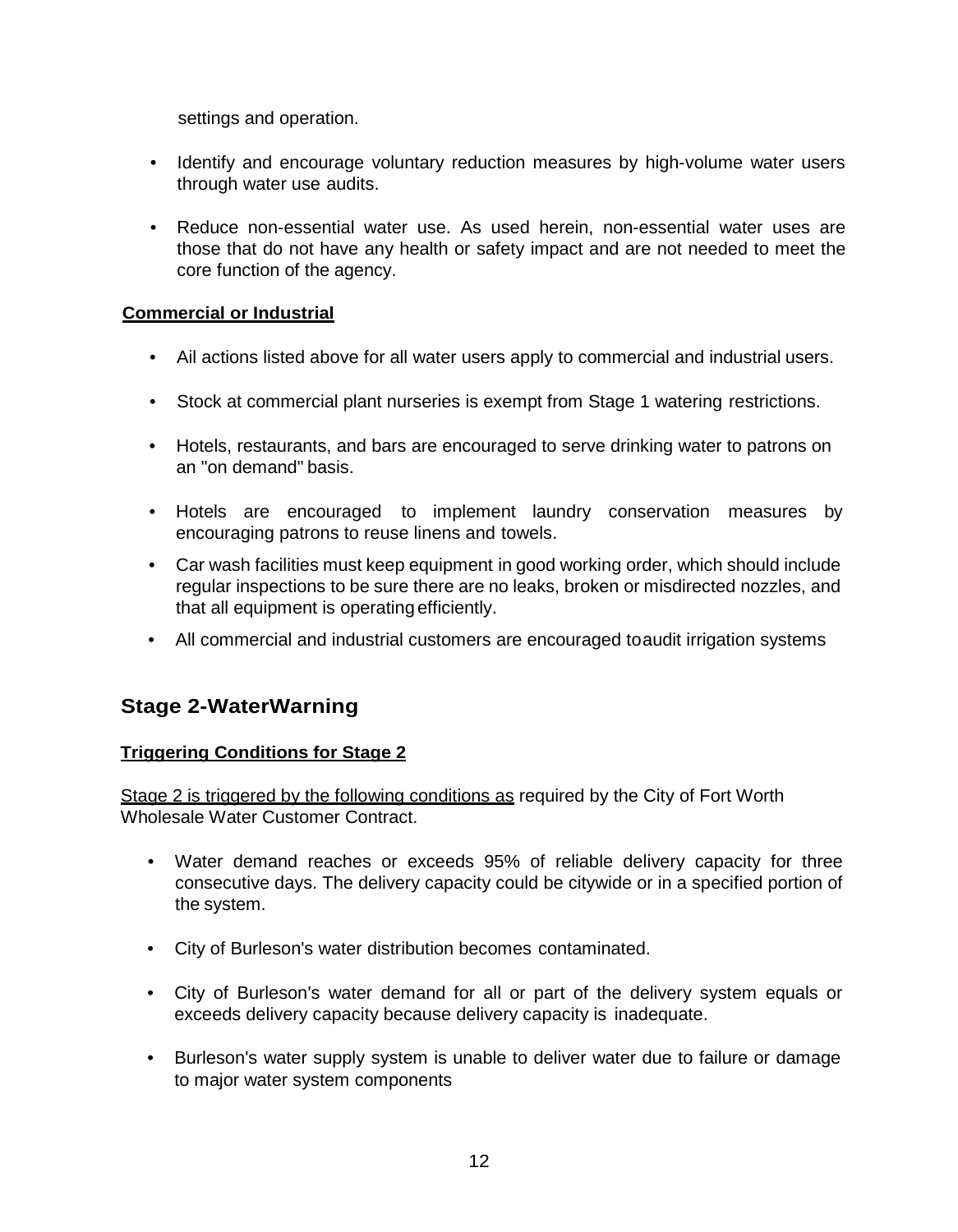• TRVVD initiated Stage 2 , Water Warning for one or more of the following reasons:

● Total raw water supply in TRWD western and eastern division reservoirs drops below 60% (40% depleted) of conservation storage.

► Water demand for all or part of the TRWD delivery system exceeds delivery capacity because delivery capacity is inadequate.

► Water demand is projected to approach the limit of TRWD's permitted supply.

► TRWD's supply source becomes contaminated.

► TRWD's water supply system is unable to deliver water due to the failure or damage of major water system components.

► The TWRD General Manager, with the concurrence of the TRWD Board of Directors, finds that conditions warrant the declaration of a Stage 2 drought.

#### **Terminating Conditions for Stage 2**

Stage 2 may terminate when the City of Fort Worth terminates its Stage 2 condition or when the circumstances that caused the initiation of Stage 2 no longer prevail.

#### Goal for Use Reduction for Stage 2

The goal for water use reduction under Stage 2, Water Warning is to decrease use by 10 percent. If circumstances warrant of if required by the City of Fort Worth, the City Manager can set a goal for greater water use reduction.

#### **Actions Available for Stage 2**

The City Manager may order the implementation of any of the actions listed below, as deemed necessary. The City Manager must implement any action(s) required by the City of Fort Worth.

- Continue or initiate any actions available under Stage 1.
- Initiate engineering studies to evaluate water supply alternatives should conditions worsen.

#### **All Water Users**

• Limit landscape watering with sprinklers or irrigation systems to a once per week schedule at each service address as determined by the Public Works Director.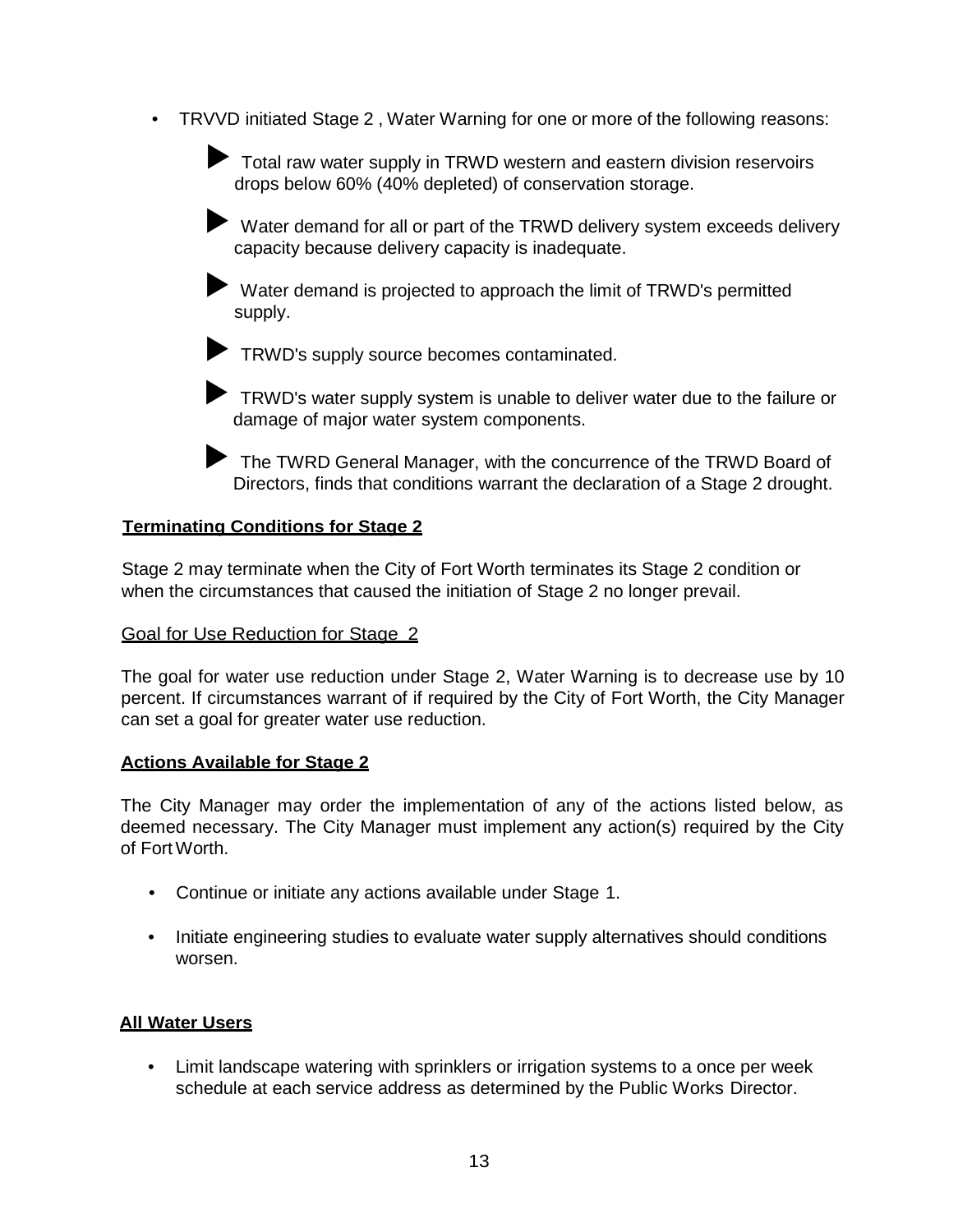This includes landscape watering at parks, golf courses and sports fields.

#### **Exceptions**

- o Lawns and landscaping may be watered on any day by handheld hose, drip irrigation, a soaker hose or treebubbler.
- o Outdoor watering at service addresses with large multi-station irrigation systems may take place in accordance with a variance granted by the Public Works Director, if the Public Works Director determines that a property cannot be completely irrigated with an average of three-quarters of an inch of water in a single day, and that the property should be divided into sections to be irrigated on different days. If approved, no station will be watered more than once per week.
- o Golf courses may water greens and tee boxes as needed to keep them alive, however watering must be done before 10 a.m. and after 6 p.m. Fairways are restricted to once per week watering as outlined above. Golf course rough cannot be watered.
- o Watering of athletic fields (fields only, does not include surrounding landscaped areas) used for organized sports practice, competition, or exhibition events may occur as necessar1 to protect the health and safety of the players. staff or officials present for athletic events. Encouraged to reduce water use by 10%.
- o All users are encouraged to wait until the current drought or emergency situation has passed before establishing new landscaping and turf. Variances granted for establishing new turf grass or landscaping will be for a maximum of 30 days from the date of approval. After that, the watering restrictions set forth in this stage apply. (This does not include over seeding with rye since turf already exists.)
- Discourage the operation of ornamental fountains or ponds that use potable water except where necessary to support aquatic life or where such fountains or ponds are equipped with a recirculation system.
- Discourage filling, draining, or refilling of swimming pools, wading pools, hot tubs and Jacuzzi type pools except to maintain adequate water levels for structural integrity, proper operation and maintenance, and/or to alleviate an issue that poses a public safety risk.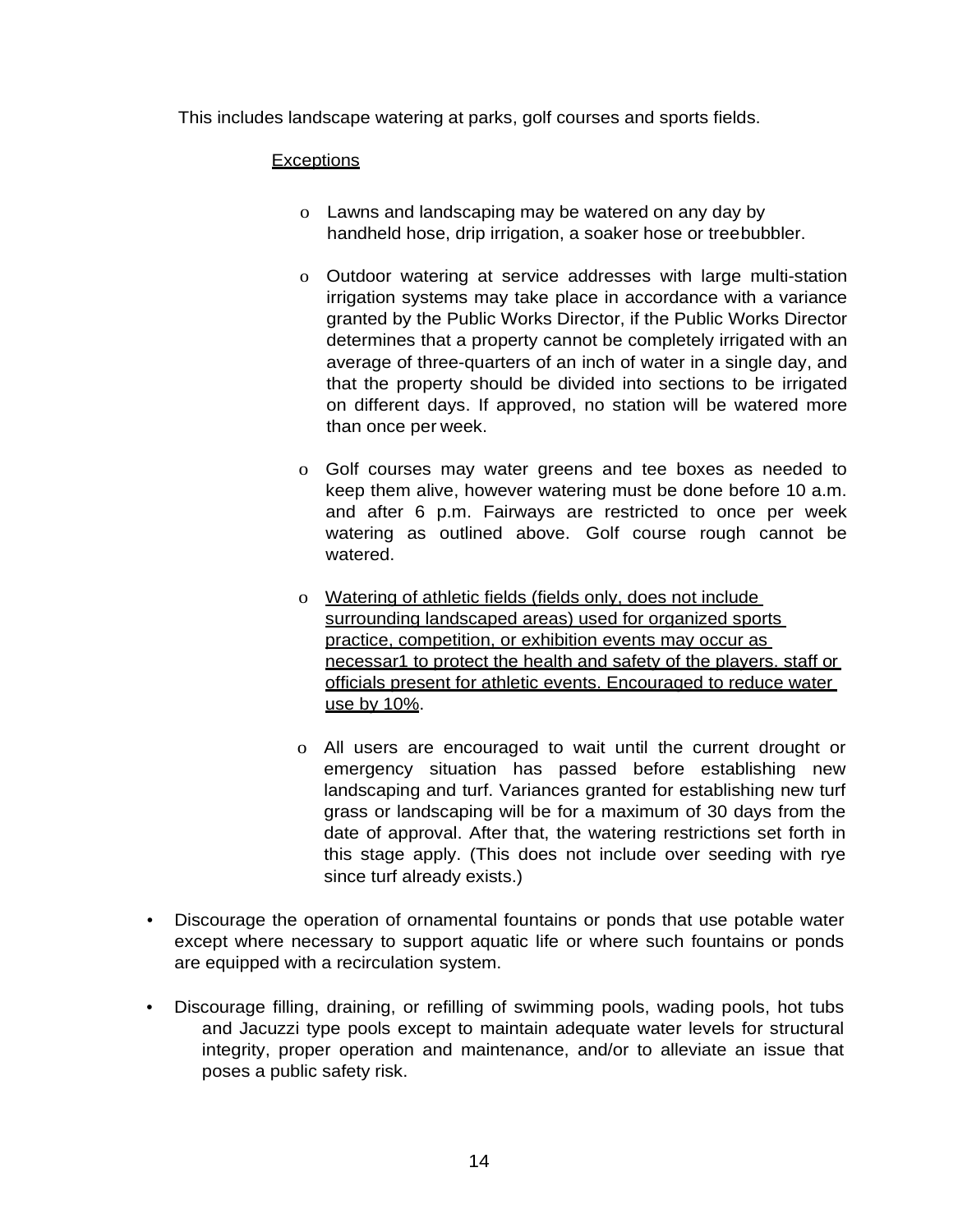#### Encourage the use of covers for all types of pools, hot tubs, and Jacuzzi type pools.

#### City and Local Government

In addition to the actions listed above, the City Manager may take the following actions regarding city and local government facilities:

- Review conditions or problems that caused Stage 2. Take corrective action.
- Increase frequency of media releases on water supply conditions.
- Further accelerate public education efforts on ways to reduce water use.
- Eliminate non-essential water use. As used herein, non-essential water uses are those that do not have health or safety impact and are not needed to meet the core function of the agency.
- Prohibit wet street sweeping.

#### **Commercial or Industrial**

- All actions listed above for all water users apply to commercial and industrial users.
- Use of water from fire hydrants for any purpose other than firefighting related activities or other activities necessarJ to maintain public health, safety and welfare requires a special permit issued by the Public Works Director. Fire hydrant use may be limited to only designated hydrants. Upon declaration of this drought stage, all holders or applicants of a Water Fire Hydrant Construction Meter Agreement are required to apply for a variance as set forth in this plan. If conditions allow, as determined by the Public Works Director, the use of water from hydrants may continue until the Public Works Director or his/her designee issues a determination on the petition for variance. If conditions do not allow, the Public Works Director may require all fire hydrant meters be immediately returned from the field, pending determination of each petition for variance.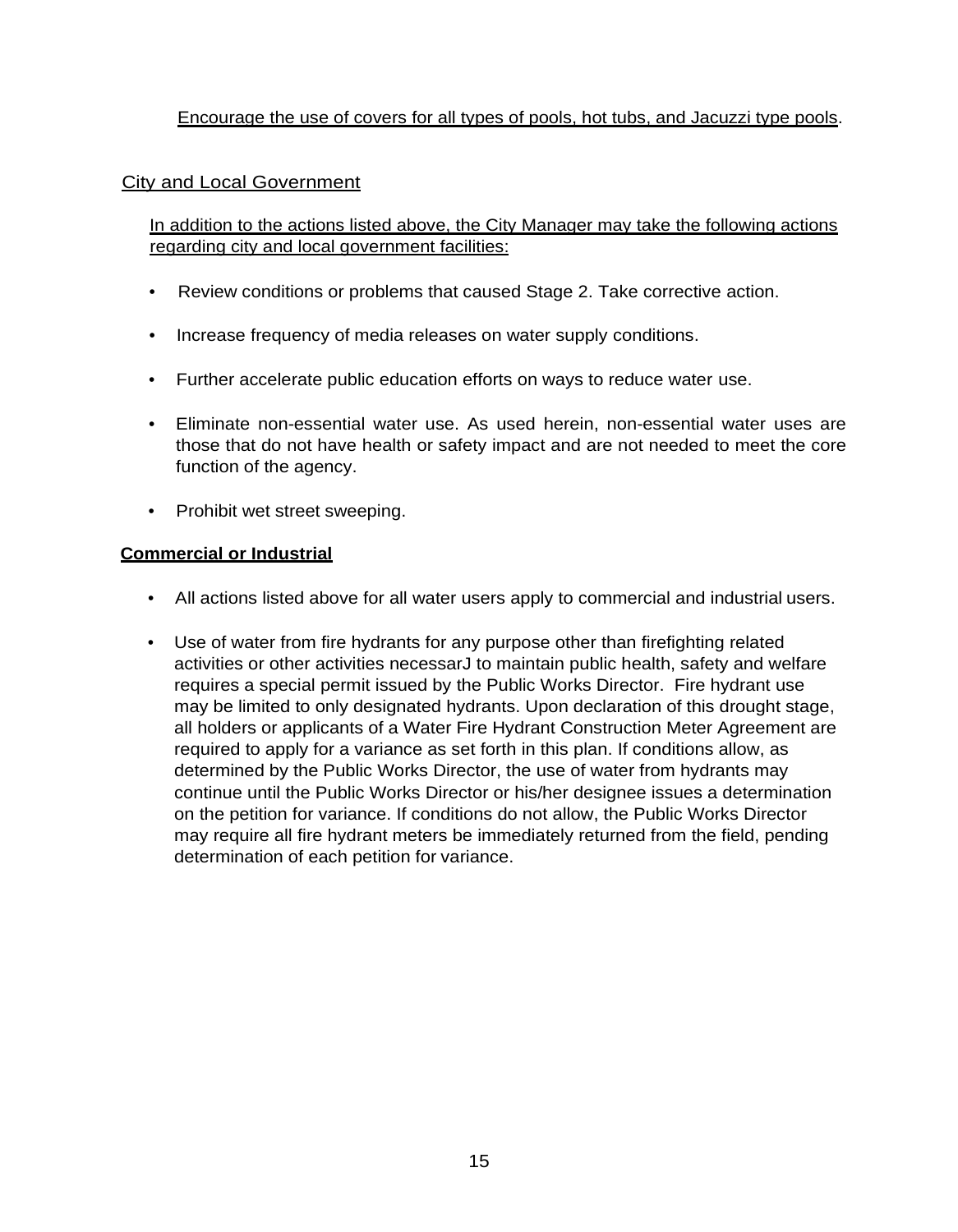## Stage 3 - Emergency Water Use

#### Triggering Conditions for Stage 3

- Water demand has reached or exceeds 98% of reliable delivery capacity for one day. The delivery capacity could be citywide or in a specified portion of the system.
- City of Burleson's water distribution becomes contaminated.
- City of Burleson's water demand for all or part of the delivery system equals or exceeds delivery capacity because delivery capacity is inadequate.
- Burleson's water supply system is unable to deliver water due to failure or damage to major water system components
- TRWD has initiated Stage 3, Emergency Water Use, for one or more of the following reasons:
	- o Total raw water supply in TRWD western and eastern division reservoirs drops below 45% (55% depleted) of conservation storage.
	- o Water demand for all or part of the TRWD delivery system exceeds delivery capacity because delivery capacity is inadequate.
	- o **\A/ater demand is projected to approach or exceed the limit of** TRWD's permitted supply.
	- o TRWD's supply source becomes contaminated.
	- o TRWD's water supply system is unable to deliver water due to the failure or damage of major water system components.
	- o The TRWD General Manager, with the concurrence of the TRWD Board of Directors, finds that conditions warrant the declaration of a Stage 3 drought.

#### **Terminating Conditions for Stage 3**

Stage 3 may terminate when the City of Fort Worth terminates its Stage 3 condition or when the circumstances that caused the initiation of Stage 3 no longer prevail.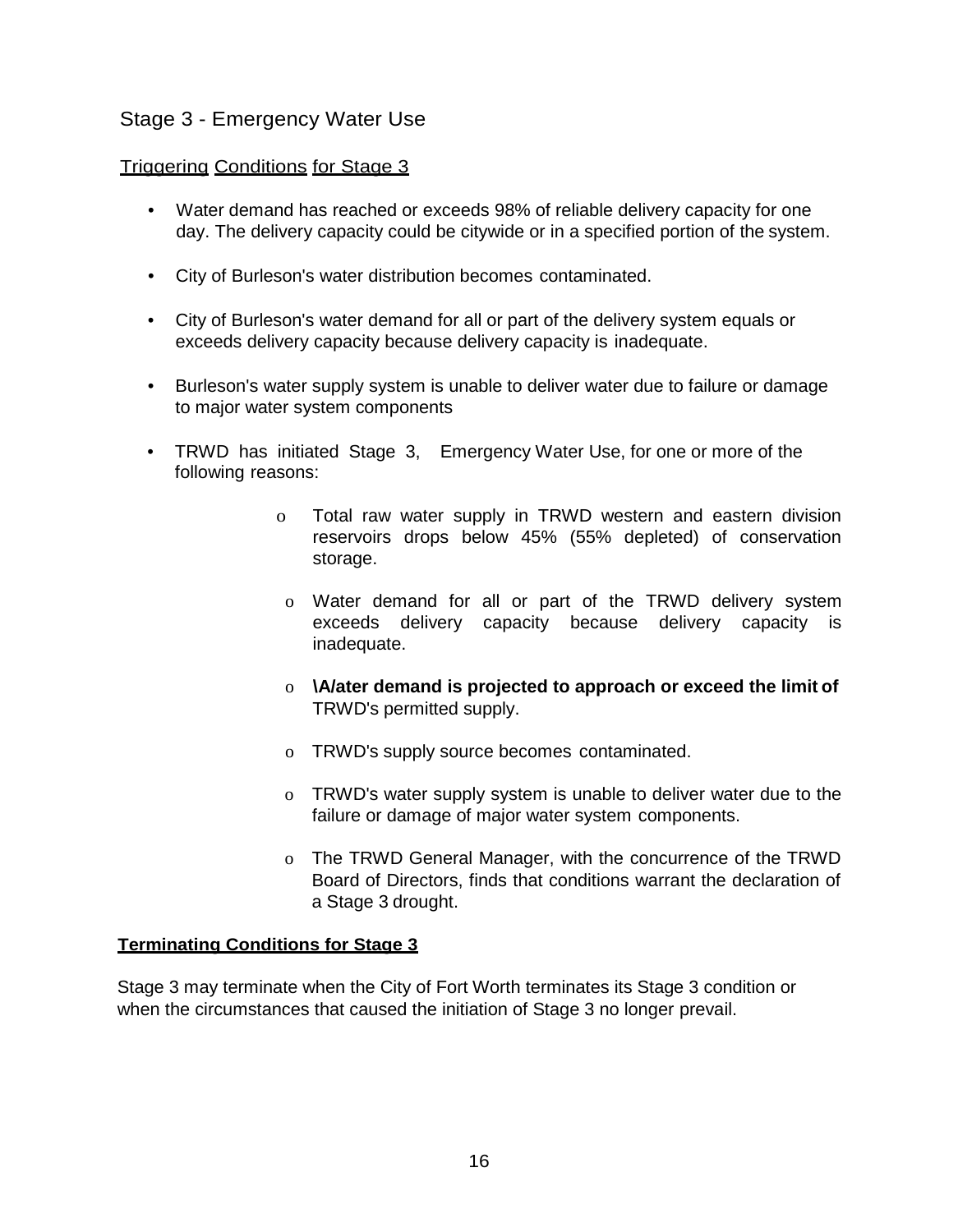#### Goal for Use Reduction for Stage 3

The goal for water use reduction under Stage 3, Emergency Water Use, is to decrease use by 20 percent. If circumstances warrant or if required by the City of Fort Worth, the City Manager can set a goal for a greater water use reduction.

#### **Actions Available for Stage 3**

The City Manager may order the implementation of any of the actions listed below, as deemed necessary for all water users. The City Manager must implement any action(s) required by the City of Fort Worth.

- Continue or initiate any actions available under Stages 1 and 2.
- Prohibit landscape watering, including at parks, golf courses, and sports fields.

#### Exceptions:

- o Watering with hand-held hose, soaker hose or drip irrigation system may occur any day and any time. (The intent of this measure is to allow for the protection of structural foundations, trees, and other high value landscape materials).
- o Golf course greens only may be watered by hand-held hose as needed to keep them alive. Watering of athletic fields (fields only, does not include surrounding landscaped areas) used for organized sports practice, competition, or exhibition events may occur as necessary to protect the health and safety of the players, staff, or officials present for athletic events may be allowed to water by variance. A water management plan must be submitted to the Water Director detailing how each area will comply with stage 3 drought measures.
- Prohibit establishment of new landscaping. Variances may be granted for those landscape projects started prior to the initiation of stage 3 drought restrictions.
- Vehicle washing restricted to commercial car wash, commercial service station or a private on-site vehicle washing facility and can only be done as necessary for health, sanitation, or safety reasons, including but not limited to the washing of garbage trucks and vehicles used to transport food and other perishables. All other vehicle washing is prohibited.
- Prohibit the operation of ornamental fountains or ponds that use potable water except where necessary to support aquatic life.
- Prohibit the draining, filling, or refilling of swimming pools, wading pools and Jacuzzi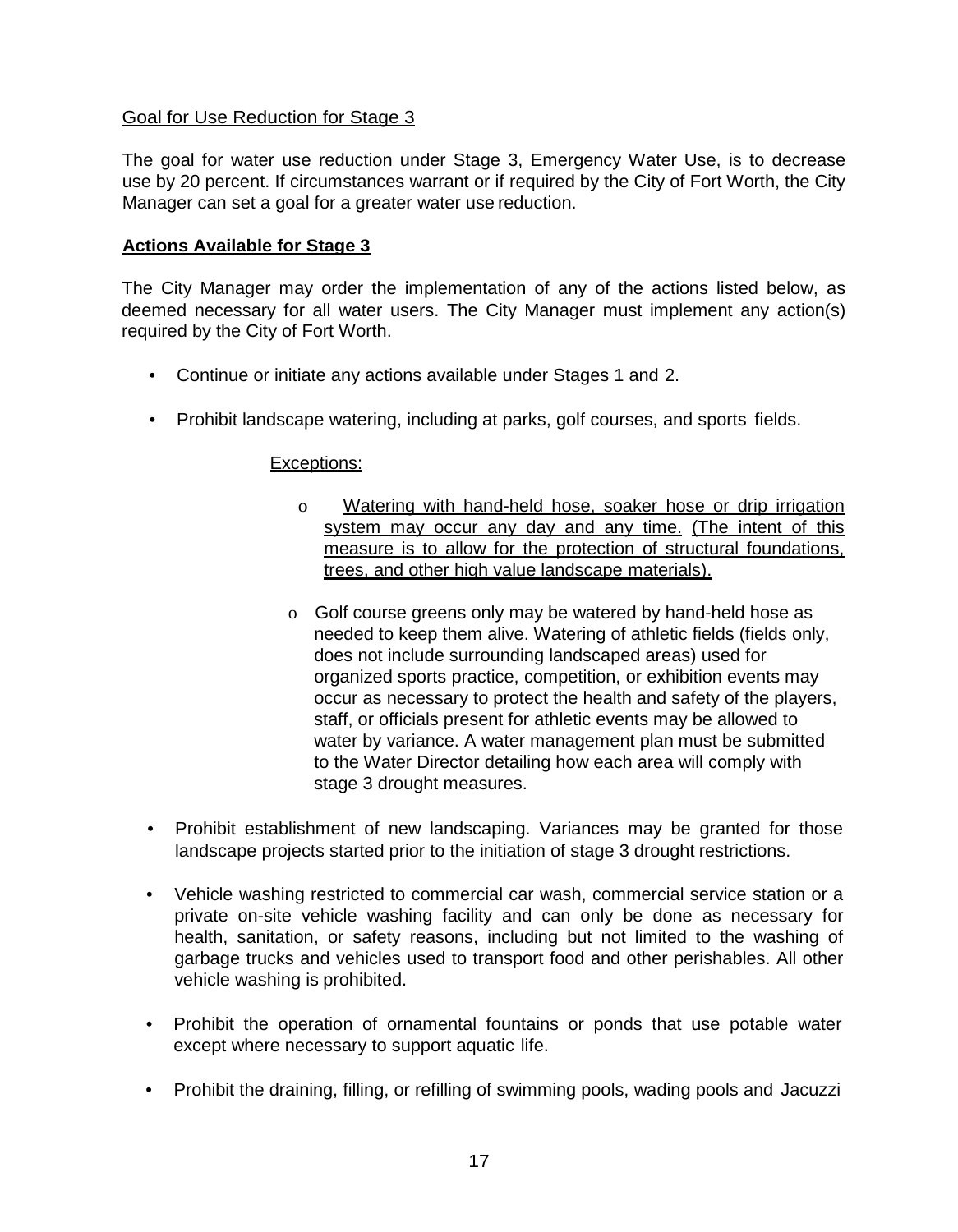type pools. Existing private and public pools may add water to maintain pool levels; however, they must not be refilled using automatic fill valves.

• Prohibit hosing of buildings or other structures for purposes other than fire protection or surface preparation prior to painting with high-pressure equipment. Must be performed by a professional power washing service utilizing high efficiency equipment and a vacuum recovery system where possible.

#### City and Local Government

In addition to actions listed above, the City Manager may take the following actions regarding city and local government facilities:

- Continue or initiate any actions available under Stage 1 & 2.
- Review conditions or problems that caused Stage 3. Take corrective action.
- Implement viable alternative water supply strategies.
- Increase frequency of media releases explaining emergency situation.
- Reduce city and local government water use to maximum extent possible.
- Prohibit the permitting of new swimming pools, Jacuzzi type pools, spas, ornamental ponds and fountain construction. Pools already permitted and under construction may be completely filled with water.

#### Commercial or Industrial

- All actions listed above for all water users apply to commercial and industrial users.
- Hotels, restaurants, and bars are required to serve drinking water to patrons on an "on demand" basis.
- Hotels are required to implement laundry conservation measures by encouraging patrons to reuse linens and towels.
- Stock at commercial plant nursery may be watered only with a hand-held hose, hand-held watering can, or drip irrigation system.
- Commercial and industrial water users required to reduce water use by a set percentage determined by the Public Works Director.
- Use of water from hydrants for any purpose other than firefighting related activities or other activities necessary to maintain public health, safety and welfare requires a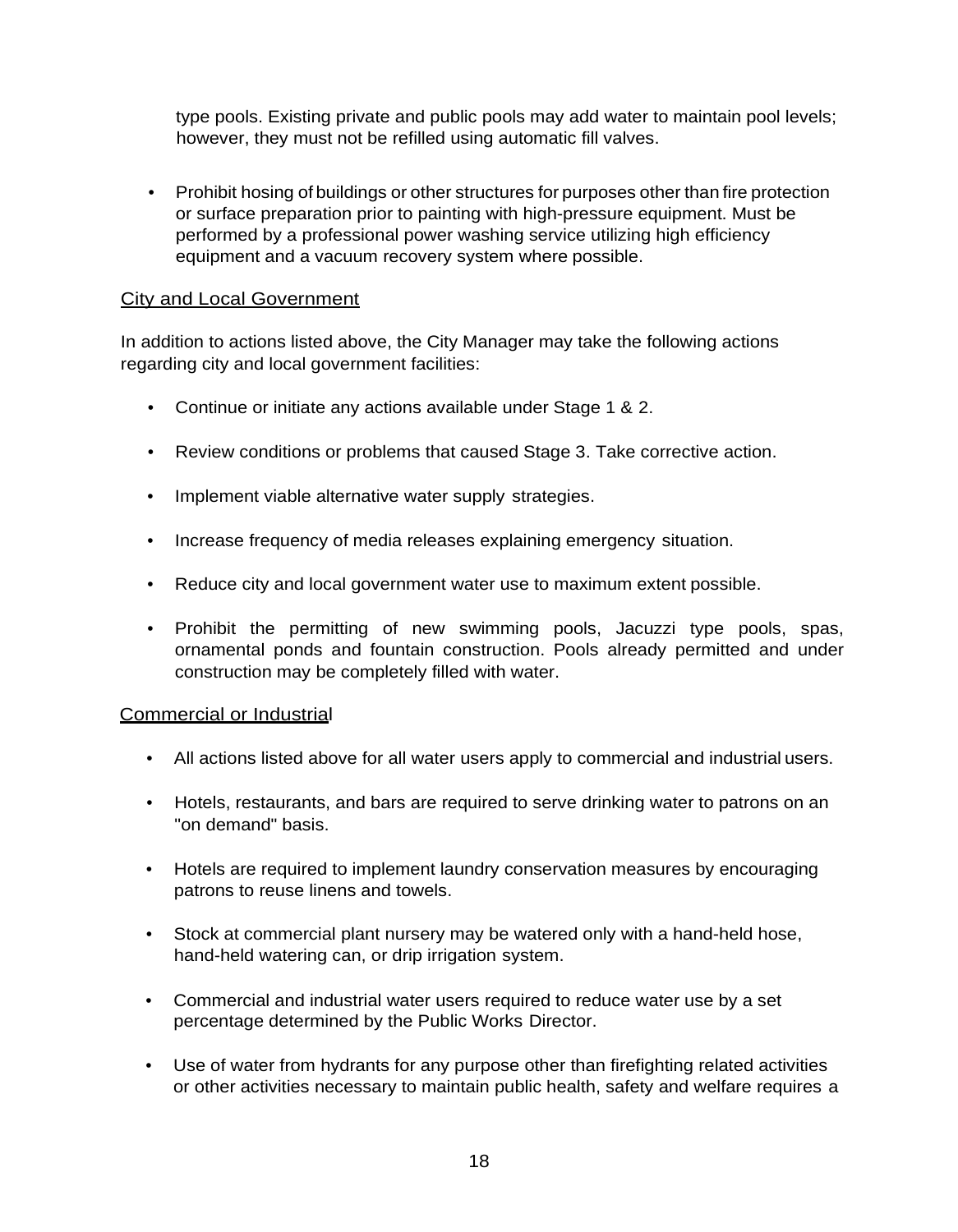special permit issued by the Public Vitorks Director. Fire Hydrant use may be limited to only designated hydrants.

## Section 8.4 - Procedures for Granting Variances to the Plan

The City Manager may grant temporary variances for existing water uses otherwise prohibited under this drought contingency plan if one or more of the following conditions are met:

- Failure to grant such a variance would cause an emergency condition adversely affecting health, sanitation, or fire safety of the public or the person requesting the variance.
- Compliance with this plan cannot be accomplished due to technical or other limitations.
- Alternative methods that achieve the same level of reduction in water use can be implemented.

Variances shall be granted or denied at the discretion of the Public Works Director. All petitions for variances should be in writing and should include the following information:

- Name and address of the petitioner(s)
- Purpose of water use
- e Specific provisions from which relief is requested
- Detailed statement of the adverse effect of the provision from which relief is requested
- Description of the relief requested
- Period of time for which the variance is sought
- Detailed schedule of irrigation that shows a reduction in use over the 30 day period for new lawns and landscapes. Schedule should be designed so that at the end of the 30 day period, lawn and landscaped areas can adhere to the twice per week schedule defined in Stage 1.
- Alternative measures that will be taken to reduce water use
- Other pertinent information

Applications for a variance to the Plan are available at the City Service Center located at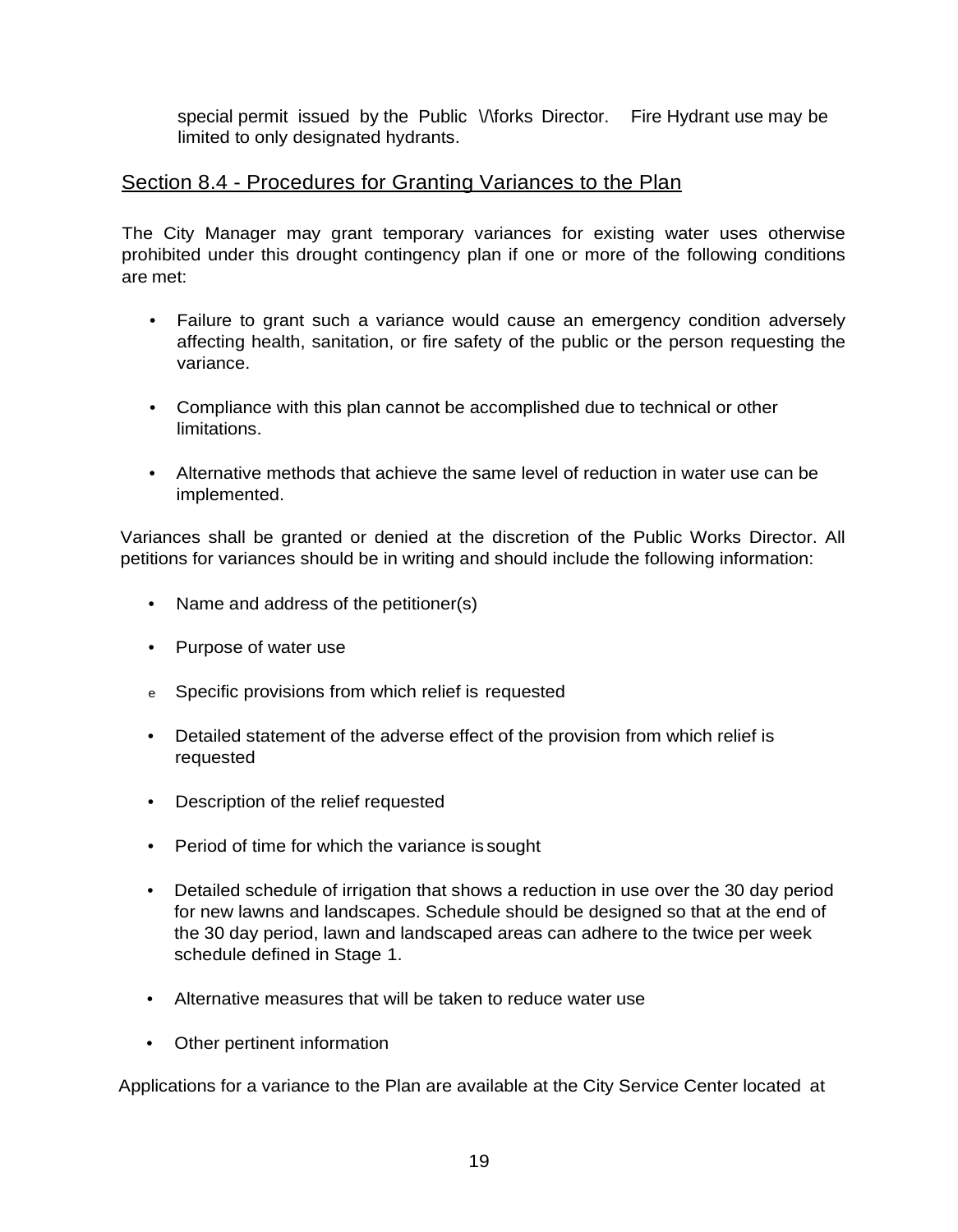725 SE John Jones Road in Burleson. Completed applications may be directed to the following address:

Public Works Director City of Burleson 141 West Renfro Street Burleson, TX 76028

## Section 8.5 - Procedures for Enforcing Mandatory Water UseMeasures

Mandatory water use restrictions may be imposed in Stages 1, 2, and 3. These mandatory water use restrictions will be enforced by warning and penalties as follows:

- On the first violation, customers will be given a written warning that they have violated the mandatory water use restriction.
- On the second and subsequent violations, citations may be issued to customers, with minimum and maximum fines established by ordinance.
- After three violations have occurred, the water utility department may cut off water service to the customer.

Appendix B contains a copy of the City of Burleson ordinance adopting this Plan and the enforcement actions and penalties.

## Section 8.6 - Coordination with the Other Entities

Appendix C includes letters to Regional Water District Representatives and the Executive Director of TCEQ upon adoption of this plan.

## Section 8.7 - Review and Update of Drought Contingency Plan

As required by TCEQ rules, Burleson has reviewed this drought contingency plan in 2014 and will review the plan at least every five years thereafter. The plan will be updated as appropriate based on new or updated information.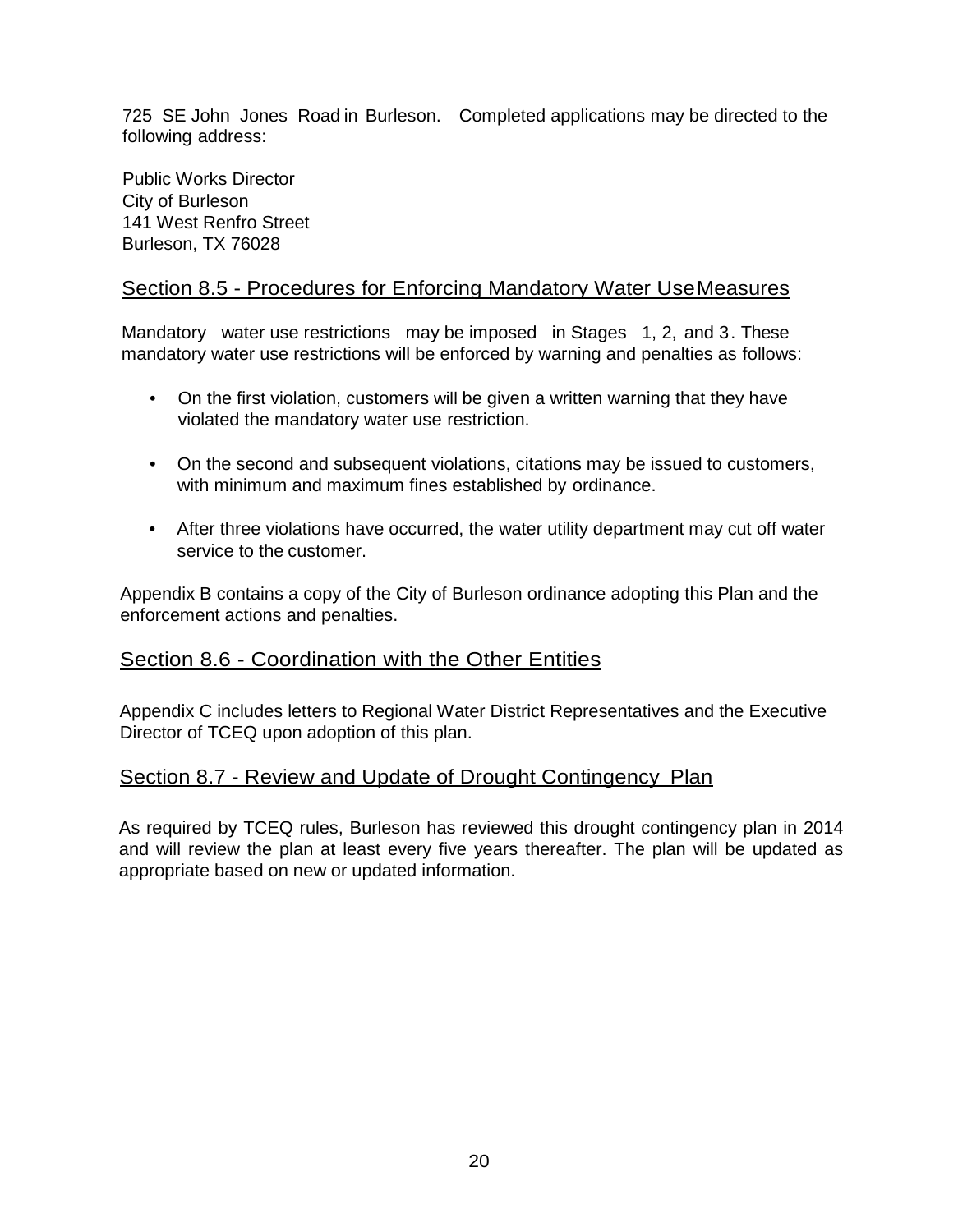## Appendix A

The capacities provided below are as of March 2019. This section will be reviewed and updated as required by pumping and storage capacity changes are implemented. This information will be used in the calculation of triggers. Updating this information does not require adoption of a new plan by the CityCouncil.

| <b>Pumping Facilities</b> |                  | <b>Storage Facilities</b>  |          |
|---------------------------|------------------|----------------------------|----------|
| Alsbury Pump Sta. no.1    | 3.66 MGD         | Alsbury No. 2 GSR          | 4.0 MG   |
| Alsbury Pump Sta. no.2    | 4.03 MGD         | <b>Brushy Mound GSR</b>    | .84 MG   |
| <b>Brushy Mound</b>       | 3.00 MGD         | <b>Turkey Peak GSR</b>     | .42 MG   |
| <b>Mountain Valley</b>    | 1.43 MGD         | <b>Turkey Peak EST</b>     | .75 MG   |
| <b>Hulen LPP</b>          | 5.00 MGD         | <b>Mountain Valley GSR</b> | .30 MG   |
| Hulen UPP                 | 5.00 MGD         |                            |          |
|                           | <b>22.12 MGD</b> | <b>Mountain Valley EST</b> | .30 MG   |
|                           |                  | <b>Hulen GSR</b>           | 5.0 MG   |
|                           |                  | <b>Hulen Creek EST</b>     | 1.0 MG   |
|                           |                  |                            | 12.61 MG |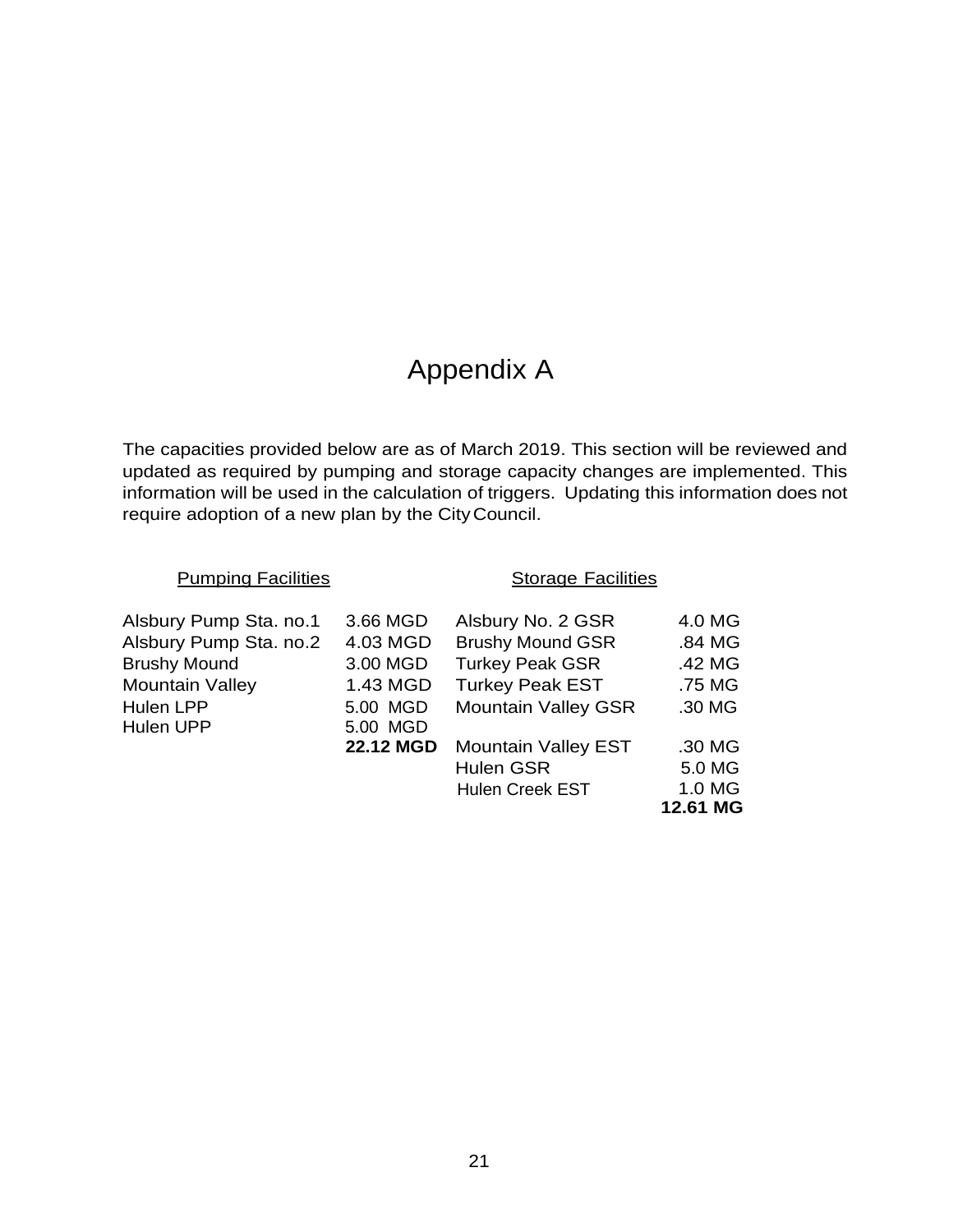Appendix B

Ordinance Adopting the Plan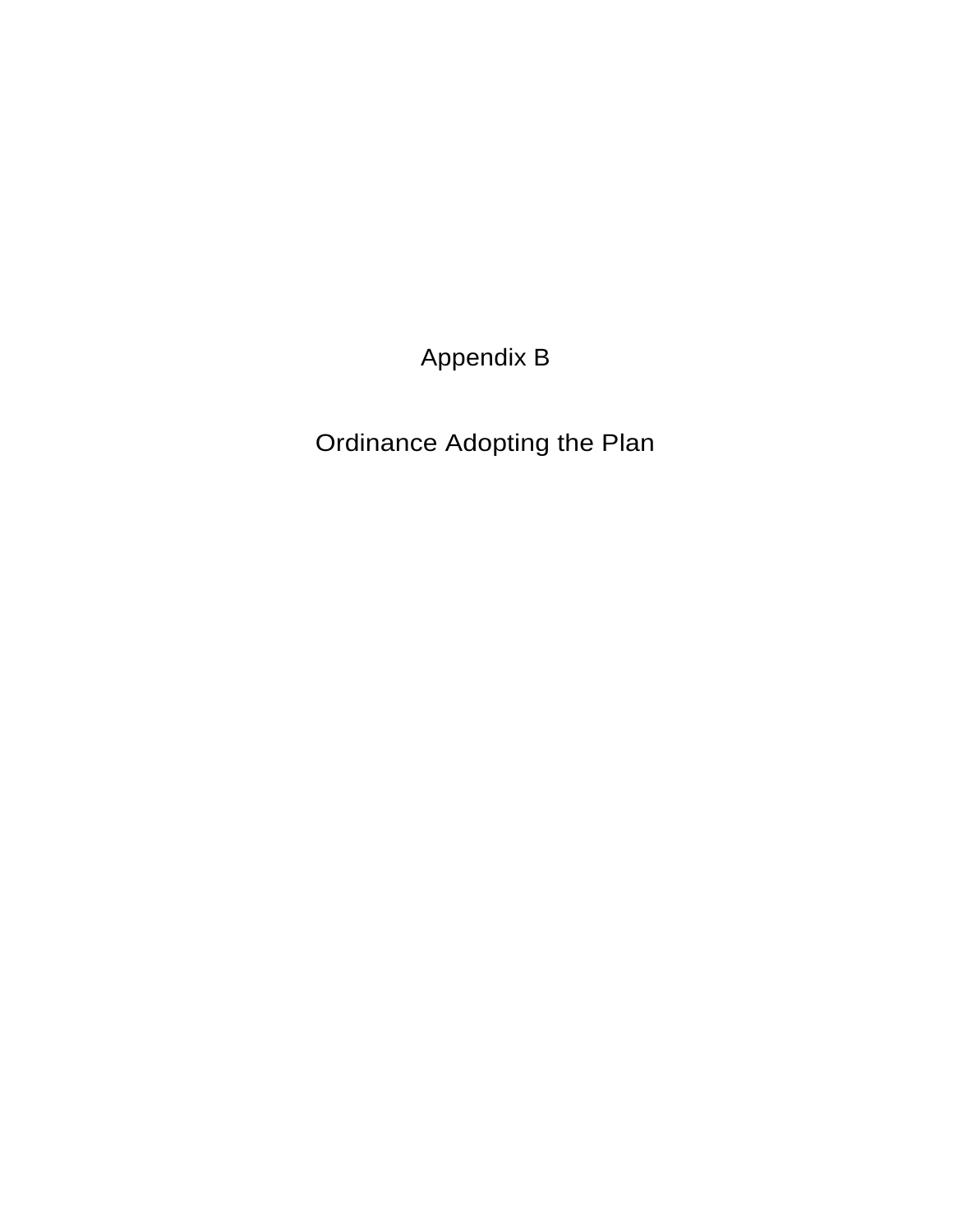### ORDINANCE \_

AN ORDINANCE PROVIDING FOR THE AMENDMENT OF CHAPTER 82, "UTILITIES", ARTICLE I, "IN GENERAL", DIVISION 3, "DROUGHT CONTINGENCY AND WATER CONSERVATION" OF THE CODE OF THE CITY OF BURLESON. ; PROVIDING THAT THIS ORDINANCE SHALL BE CUMULATIVE OF ALL ORDINANCES; PROVIDING A SEVERABUUTY CLAUSE; PROVIDING FOR A PENALTY FOR VIOLATIONS HEREOF; PROVIDING FOR PUBLICATION; AND PROVIDING A SAVINGS CLAUSE;

BE IT ORDAINED BY THE CITY COUNCIL OF THE CITY OF BURLESON,

#### **TEXAS:**

- Chapter 82 Utilities
- Article I. In General

Division 3. - Drought Contingency and Water Conservation

- Sec. 82-7 Drought Contingency; Regulations Authorized
	- (a)

*Purpose and scope.* The purpose of this section is to establish the city's policy in the event of shortages or delivery limitations in the city's water supply and to establish water restrictions to be enforced in case of drought or emergency conditions. This section applies to all persons and premises within the city using water from the city's water system.

(b)

*The plan.* The plan is attached hereto as Exhibit A and is adopted and incorporated herein by reference.

*Note-It should be noted that Exhibit A is on file and available for inspection in the office of the city secretary.*

(c)

*Authority.* The city manager, or his/her duly appointed representative, is authorized to define the trigger conditions as detailed in the adopted plan, to upgrade or downgrade the condition, to initiate the appropriate actions as detailed in the adopted plan, and to terminate the conditions when the emergency has ended. The city manager, or his/her duly appointed representative, is authorized to enforce the measures implemented and to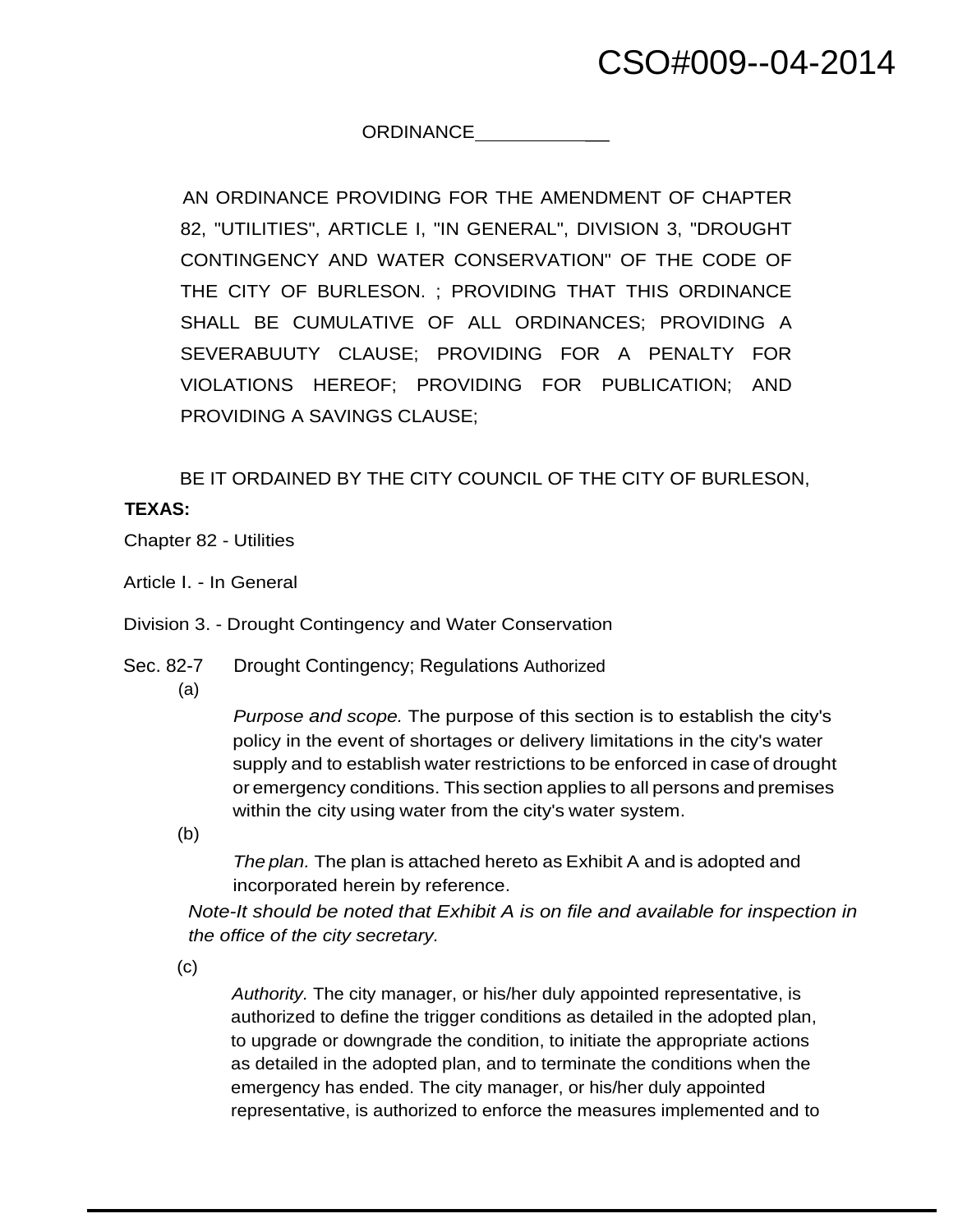promulgate regulations, not in conflict with this section or state or federal laws, in aid of enforcement.

(d)

*Initiation ortermination of stages.* Initiation ortermination ofany stage of the plan may be done by one or more or all of the following:

Publication in the local newspaper, and/or

(2)

(1)

Public announcement to the news media (press release), and/or

{3)

Utility bill inserts, and/or

{4)

A posting in the city's newsletter, and/or

(5)

A posting on the city's website and public access channel.

(e)

*Duration of stage; change.* Any initiated stage of the plan will remain in effect until the city manager, or his/her duly appointed representative, determines that conditions that initiated the stage have ended. If the stage is initiated because of excessive demands, all initiated actions willremain in effect through September 30 of the year in which they were triggered unless the city manager, or his/her duly appointed representative, determines that conditions exist that will allow termination of the stage before September 30 of said year.

(f)

*Violation of section.* A person commits an offense if he knowingly makes, causes or permits a use of water contrary to the measures implemented by the city manager, or his/her duly appointed representative, as prescribed in the plan. For purposes of this section, it is presumed that a person has knowingly made, caused or permitted a use of water contrary to the measures implemented if the mandatory measures have been formally ordered consistent with the terms of subsection (d), and:

(1)

The manner of use has been prohibited by the plan;

(2)

(3)

The amount of water used exceeds that allowed by the plan; or

The manner or amount used violates the terms and conditions of a compliance agreement made pursuant to a variance granted by the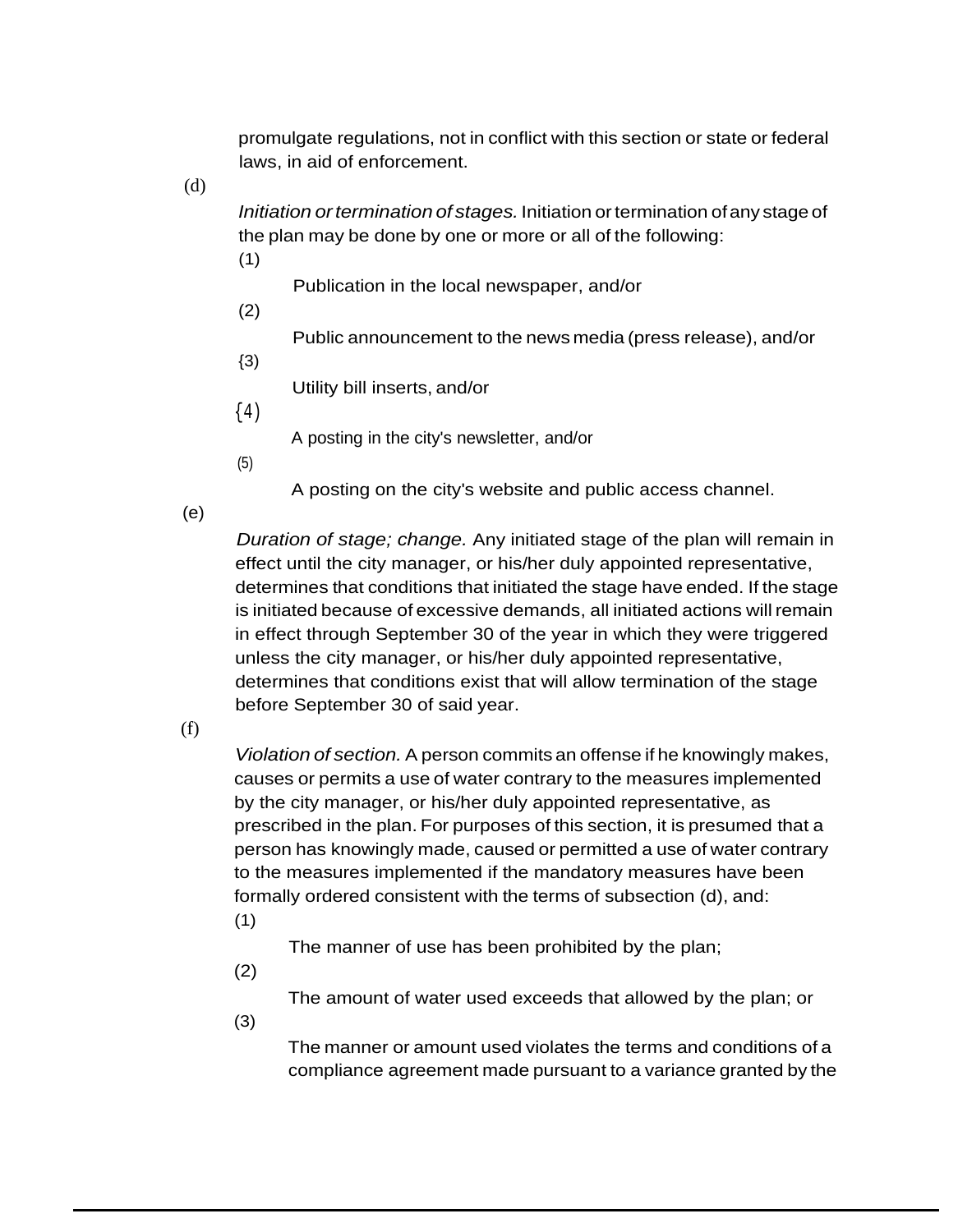City manager or his/her duly appointed representative pursuant to subsection (h).

(g)

*Penalties for violation.*Anypersonwho violates, disobeys, omits,neglects or refuses to comply with a measure implemented in accordance with this section and the plan shall be subject to the following penalties for each offense:

(1)

*First offense.* A person, who violates, disobeys, omits, neglects or refuses to comply with a measure implemented in accordance with this section and the plan, shall be issued a written warning.

(2)

Second offense. A person, who violates, disobeys, omits, neglects or refuses to comply with a measure implemented in accordance with this section and plan two times, shall be cited and fined not less than \$250.00.

(3)

*Third offense.* Aperson, who violates, disobeys, omits, neglects or refuses to comply with a measure implemented in accordance with this section and the plan three times, shall be cited and fined not less than \$500.00.

(4)

*Subsequent offenses.*Apersonconvictedof violating,disobeying, omitting, neglecting or refusing to comply with a measure implemented in accordance with this section and the plan more than three times, shall be cited and fined not less than \$750.00 for each offense and the city manager, or his/her duly appointed representative, may authorize the discontinuance of water service to premises where the violations occurred. Each day a person violates, disobeys, omits, or refuses to comply with a measure implemented in accordance with this section and the plan, shall constitute a new and separate violation.

Water service that has been discontinued consistent with the terms of subparagraph (4) of this subsection will be restored only upon payment of a reconnection fee as prescribed in the current city fee schedule and any outstanding fines.

(h)

*Variances.* The director of public works may grant and/or revoke variances to the plan only under circumstances and conditions consistent with the plan.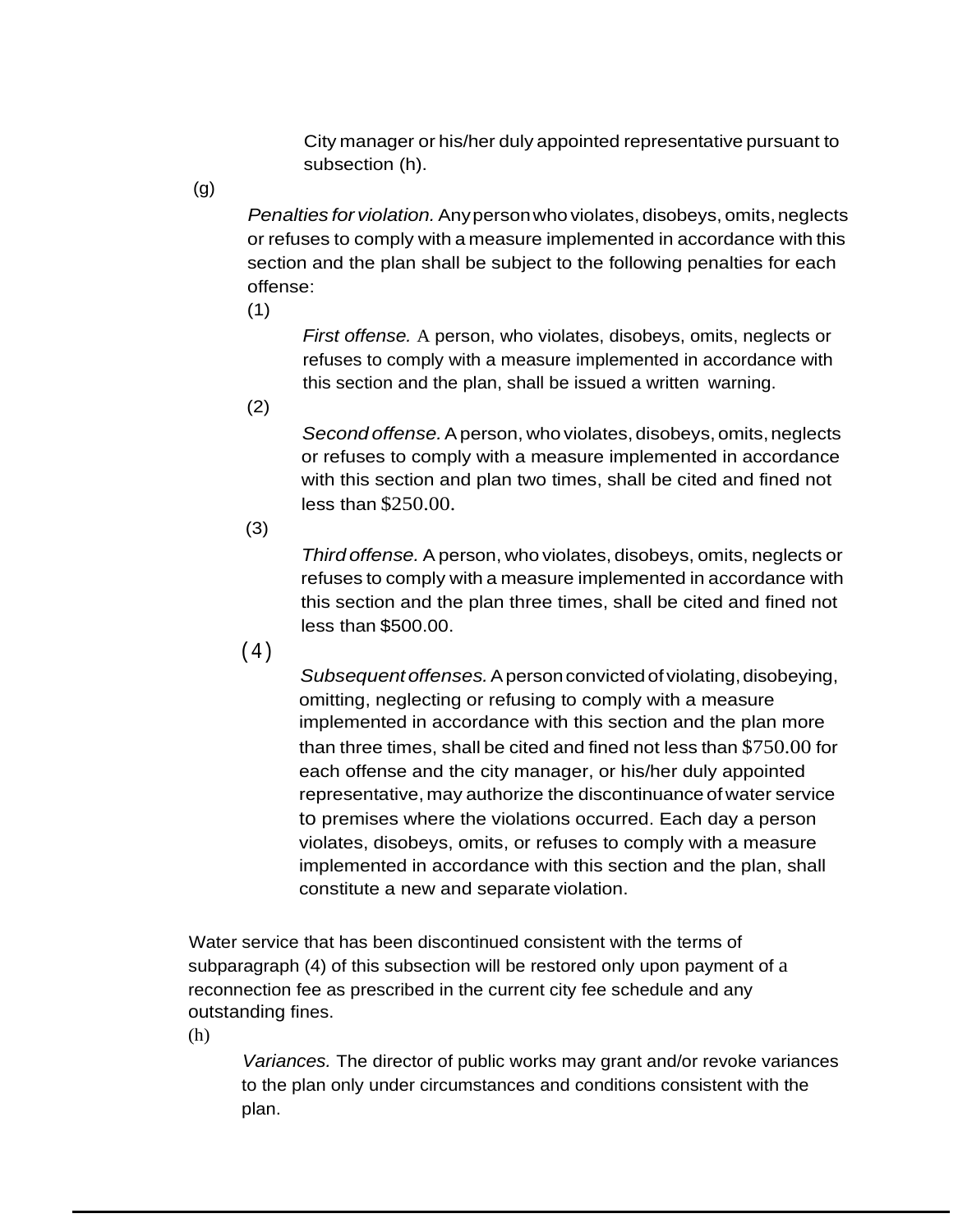*Appeal.* A decision by the director or public works to deny or revoke a variance to the plan can be appealed by filing a written notice of appeal with the city manager himself/herself. The written notice of appeal must be filed within seven days after issuance of the duly appointed representative's decision of denial or revocation. The city manager's decision shall be final.

0)

*Authority under other Jaws.* Nothing in this section shall be construed to limit the authority of the mayor, the city council or the city manager to seek emergency relief under the provisions of any state or federal disaster relief act.

Sec. 82-8 Conservation; Lawn and Landscape Irrigation Restrictions;

- A. This section applies to irrigation utilizing potable water from the City of Burleson's water distribution system. Irrigation utilizing alternative water sources such as a well or reclaimed or reused water are specifically excluded from the irrigation restrictions of this section.
- B. Except for hand watering and the use of soaker hoses, a person commits an offense if that person irrigates, waters, or causes or permits the irrigation or watering of any lawn or landscape located on premises owned, leased, or managed by that person
	- 1) between the hours of  $10:00$  a.m. and  $6:00$  p.m.
	- 2) any day other than the twice per week schedule as outlined below
		- i. Residential addresses ending in an even number (0, 2, 4, 6, or 8) may water on Wednesdays and Saturdays.
		- ii. Residential addresses ending in an odd number (1, 3, 5, 7, or 9) may water on Thursdays and Sunday.
		- iii. All non-residential watering locations (apartment complexes, businesses, industries, parks, medians, etc.) may water on Tuesdays and Fridays.
- C. A person commits an offense if, on premises owned, leased, or managed by that person, operates or permits to be operated, a lawn or landscape irrigation system that:

(i)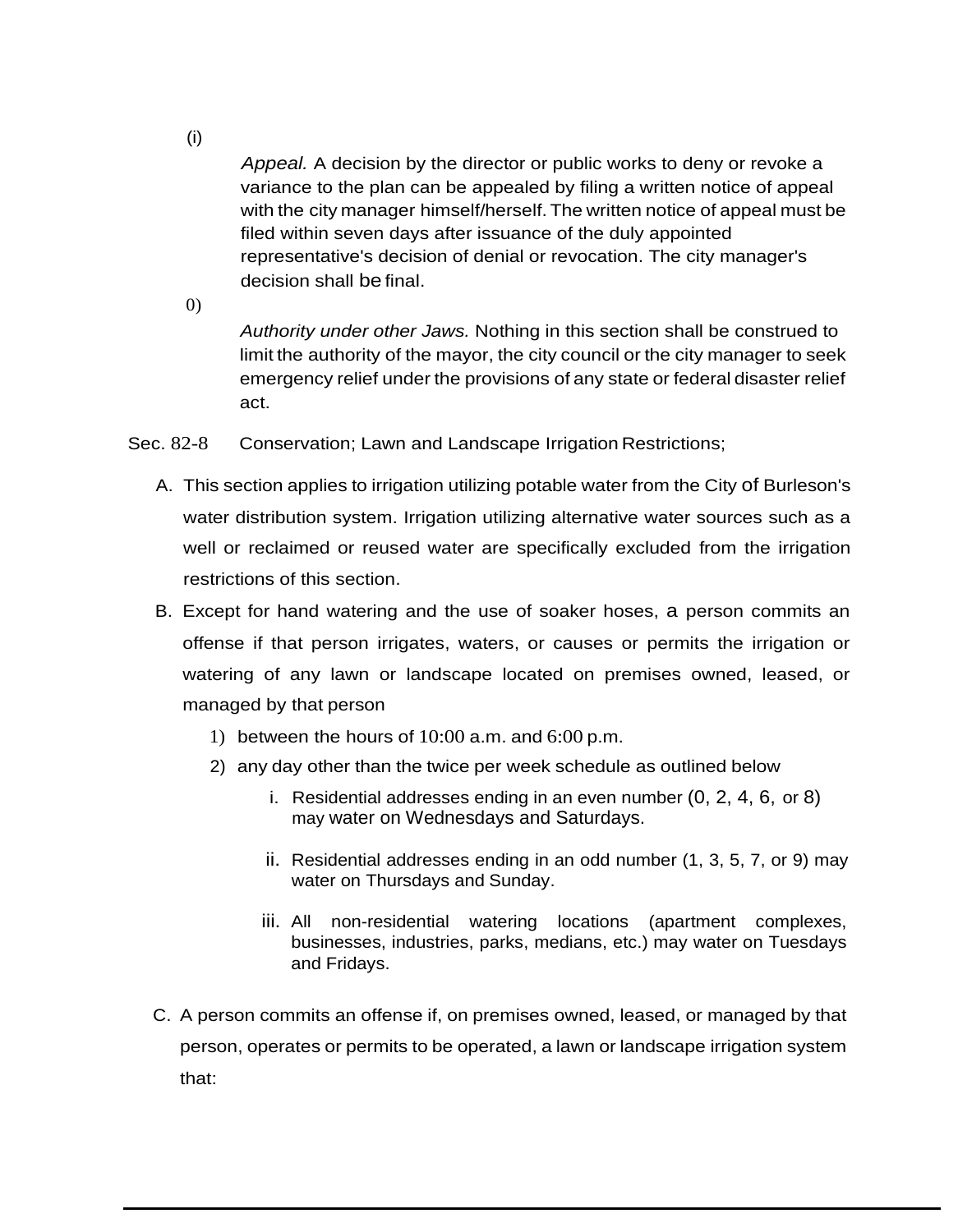- 1) causes a substantial amount of water to fall upon impervious areas instead of a lawn or landscape, such that a constant stream of water overflows from the lawn or landscape onto a street or other drainage area; or
- 2) operates during any form of precipitation;or
- 3) operates during freezing weather conditions; or
- 4) has any broken or missing sprinkler heads;or
- 5} has not been properly maintained in a manner that prevents the waste of water.
- D. Affirmative defenses.
	- 1} It shall be an affirmative defense to prosecution of an offense under this section that at the time such person irrigates, waters, or causes or permits the irrigation or watering of any lawn or landscape, such activity was for the purpose of:
		- i. Establishing hydromulch, grass sod, or grass seed; or
		- ii. Dust control of a sports field;or
		- iii. For the maintenance, repair, or testing of an irrigation system.
	- 2) Such activity described in subsection (0)(1} may be an affirmative defense to prosecution only if the activity occurred for a period of thirty (30) consecutive days or less. After the thirtieth consecutive day of such activity, a person found to be in violation of this section shall be subject to applicable criminal penalties.

Sec. 82-9 through 82-40 Reserved.

#### SECTION 2.

All other ordinances or parts of ordinances not consistent or conflicting with the provisions of this Ordinance are hereby repealed. Provided that such repeal shall be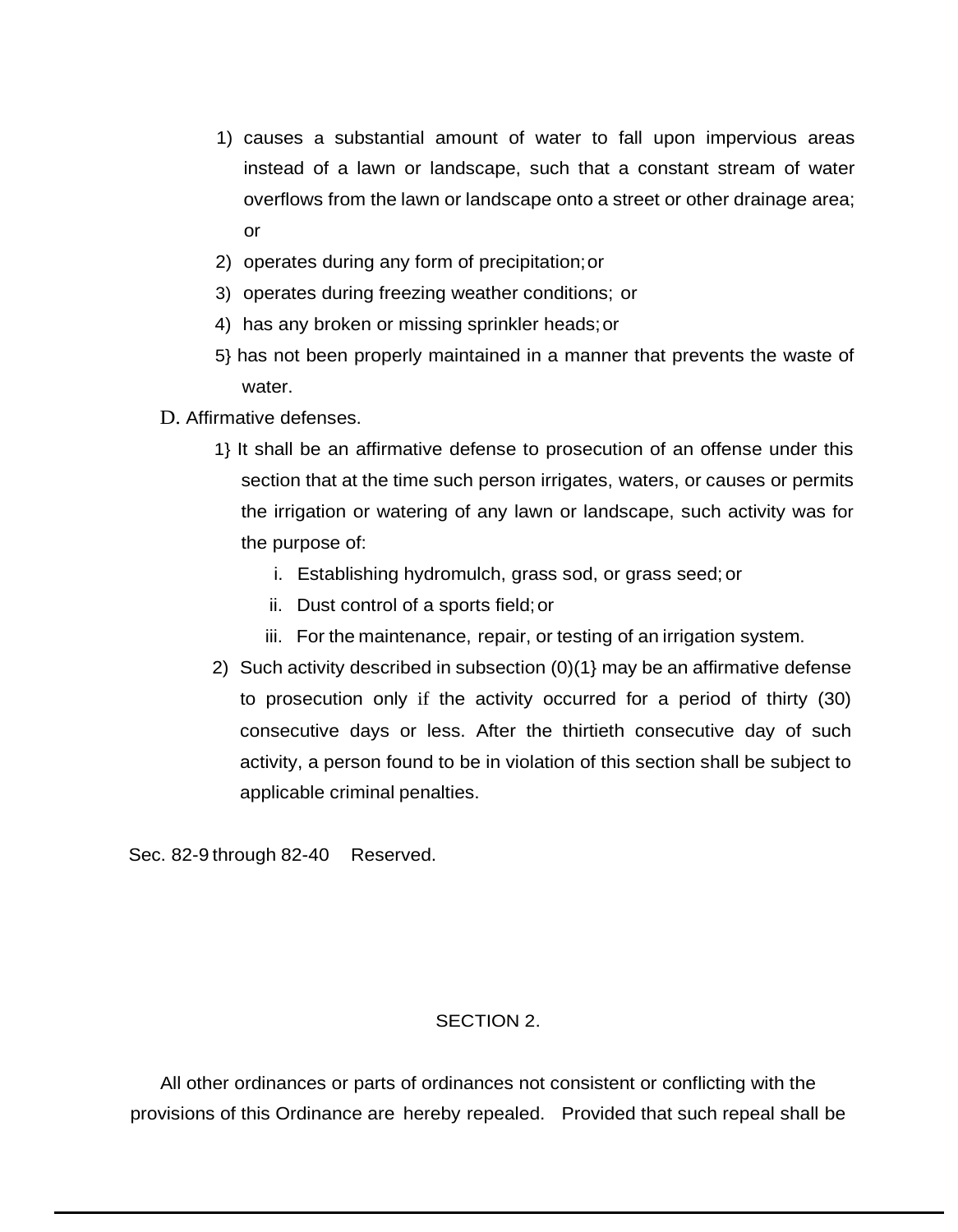only to the extent of such inconsistency and in all other respects this Ordinance shall be cumulative of other ordinances regulating and governing the subject matter covered in this Ordinance.

#### SECTION 3.

It is hereby declared to be the intention of the City Council that the phrases, clauses, sentences, paragraphs and sections of this ordinance are severable, and if any phrase, clause, sentence, paragraph or section of this ordinance shall be declared unconstitutional by the valid judgment or decree of any court of competent jurisdiction, such unconstitutionality shall not affect any of the remaining phrases, clauses, sentences, paragraphs and sections of this ordinance, since the same would have been enacted by the City Council without the incorporation in this ordinance of any such unconstitutional phrase, clause, sentence, paragraph or section.

#### SECTION 4.

Any person, firm, association or persons, company, corporation, or their agents, servants, or employees violating or failing to comply with any of the provisions of this article shall be fined not more than five hundred dollars {\$500.00) for each offense. Each day any violation of non compliance continues shall constitute a separate and distinct offense.

#### SECTION 5.

The City Secretary of the City of Burleson is hereby directed to publish in the official newspaper of the City of Burleson, the caption, penalty clause and effective date clause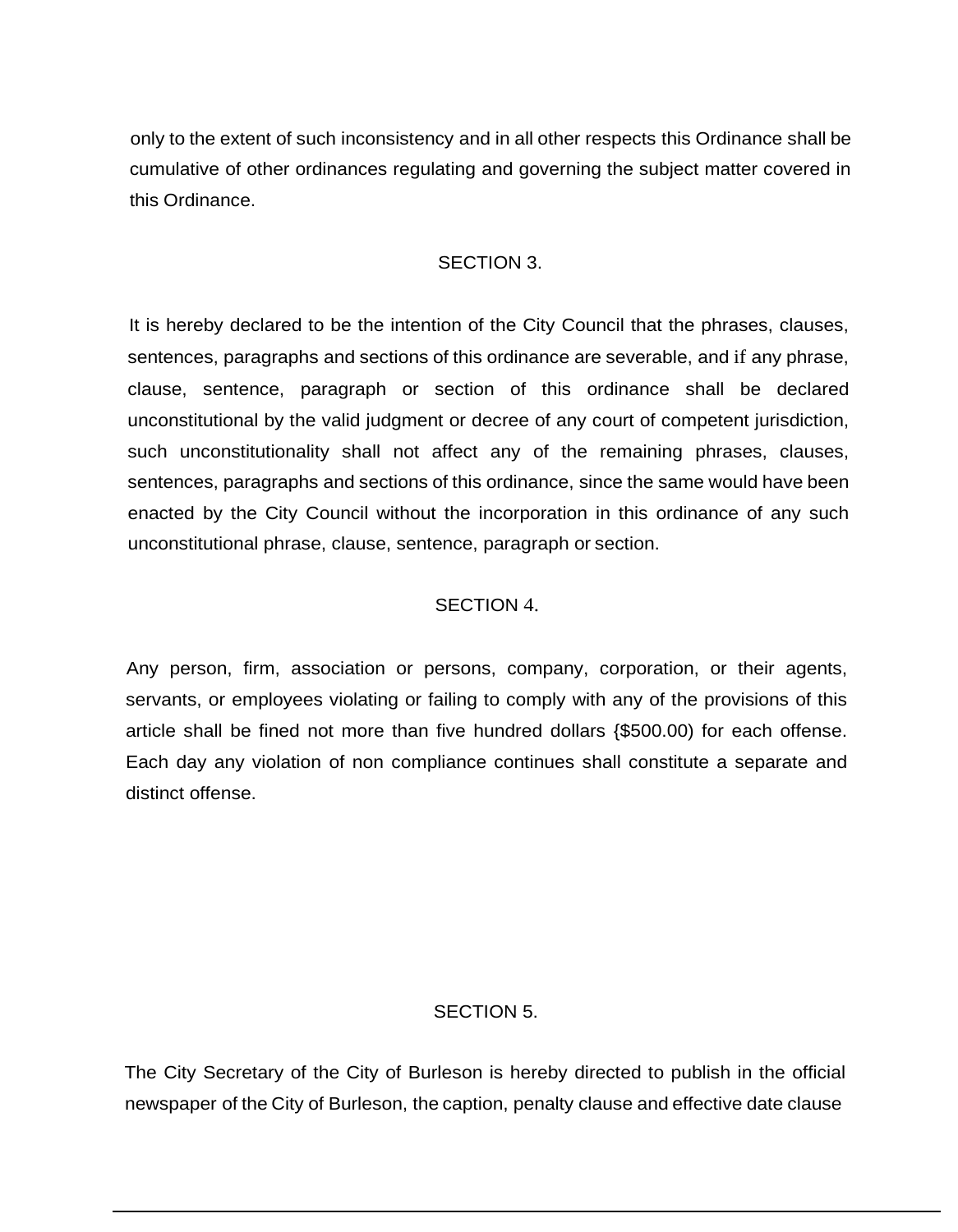of this ordinance at least two (2) times within fourteen (14) days after the passage of this ordinance as required by Section 36 of the Charter of the City of Burleson.

#### **SECTION 6.**

This ordinance shall be in full force and effect from and after its passage and publication as required by law.

PASSED AND APPROVED this  $21$  day of  $\frac{April}{ }$ , 2014.

MAYOR

#### **Attest:**

City Secretary

First reading: April 7,2014

*1*

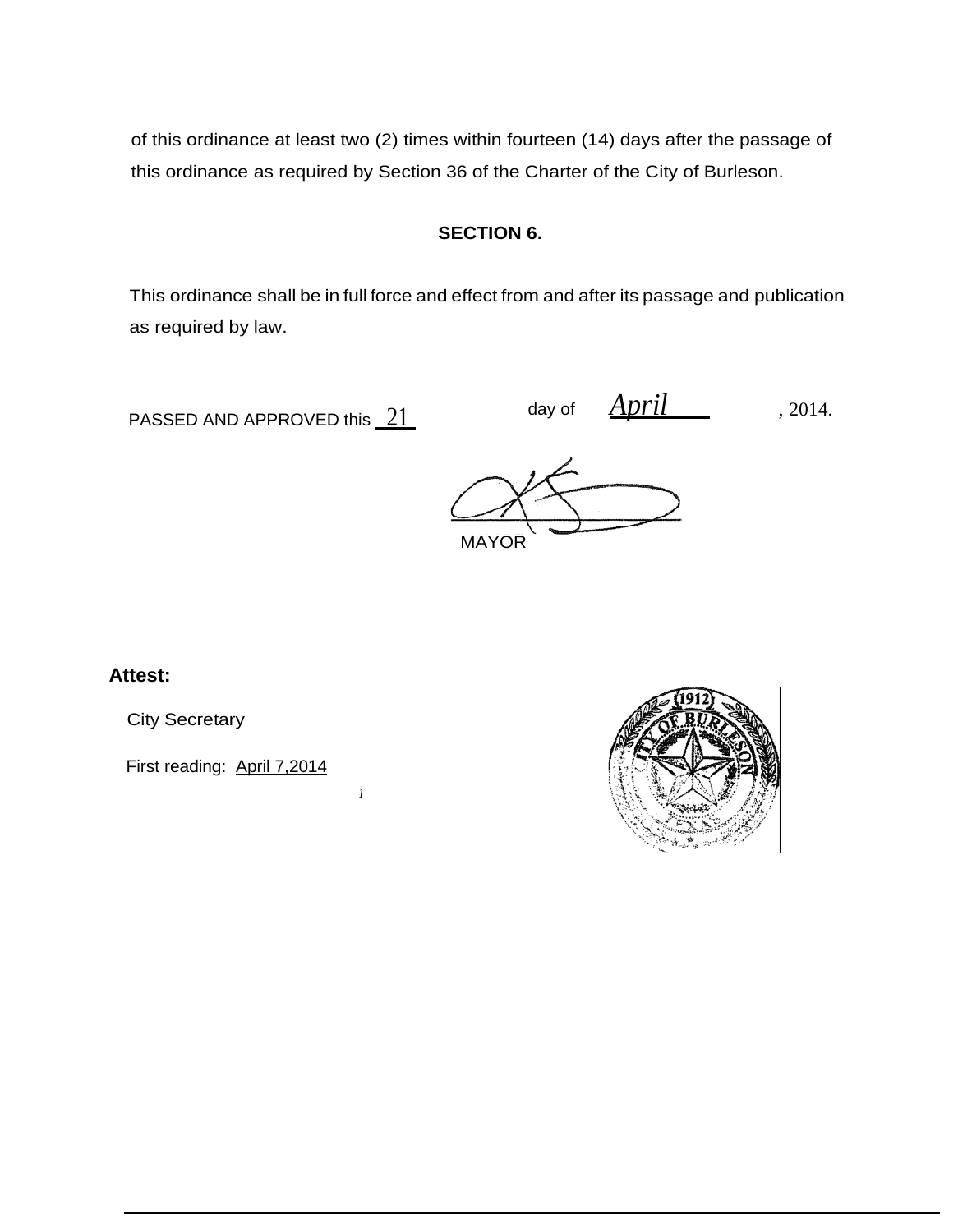Appendix C

Letters to Regional Water District Representatives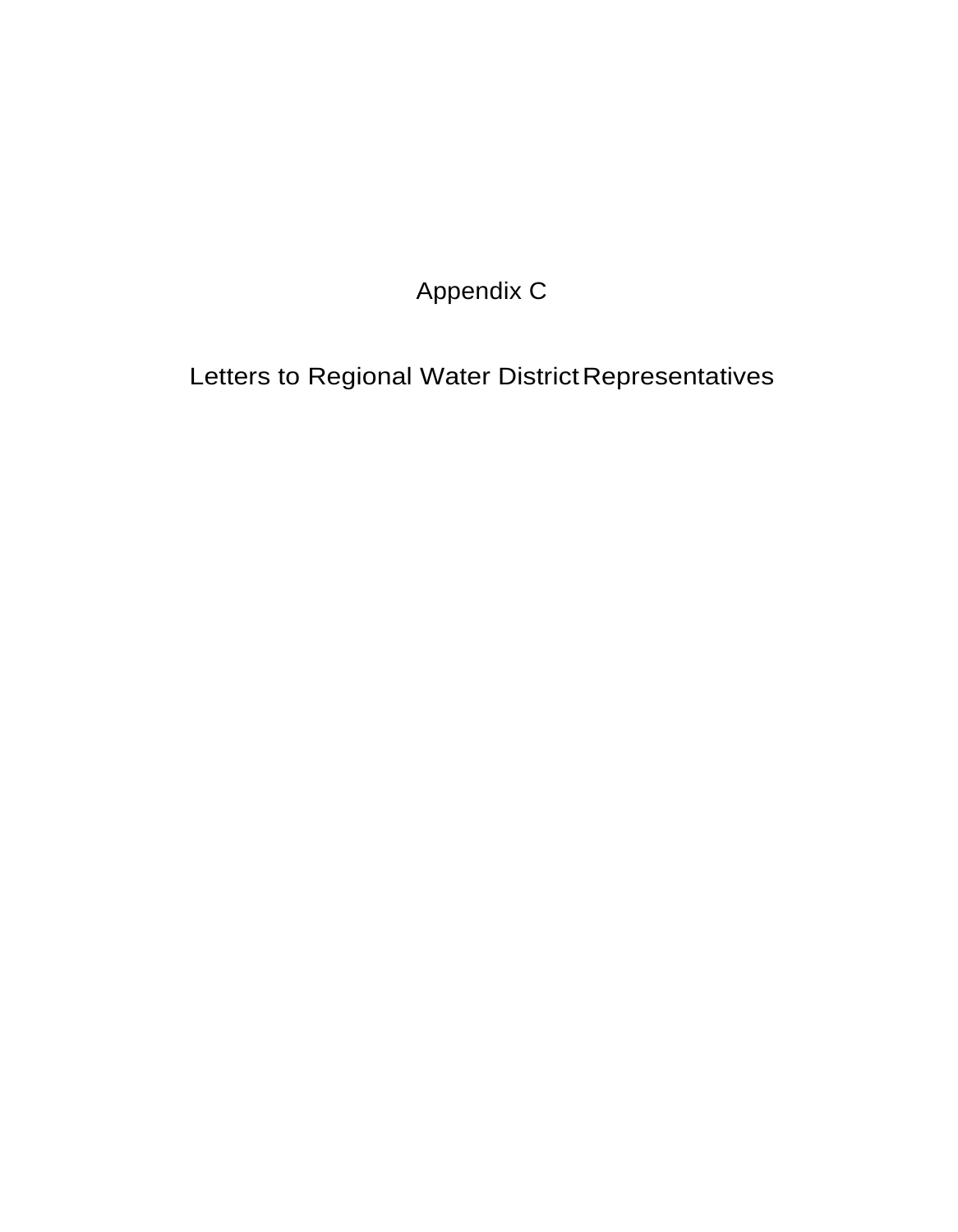

PUBUCWORKS 141WestRenfro Burleson, Texas 76028-4261 817447-5410 lax 817-447·9989 •Mvw,bum!sontx.com

March 27, 2014

Mr. Jim Parks Chair, Region C Water Planning Group North Texas Municipal Water District P08ox2408 Wylie, TX 75098

Dear Mr. Parks,

Please find the enclosed copy of the City of Burleson's amended Drought Contingency Plan, This document is effective May 1, 2014.

This plan is submitted to the Region C Water Planning Group in accordance with Chapter 288 of Title 30, Texas Administrative Code, "Water Conservation Plans, Drought Contingency Plans, Guidelines and Requirements:''

Please contact me lf you need any additional information regarding the submitted information,

Respectfully,

Kevin North Assistant Director of Public Works City of Burleson, Texas

*cc:* Aaron Russell P.E., Director of Public Works File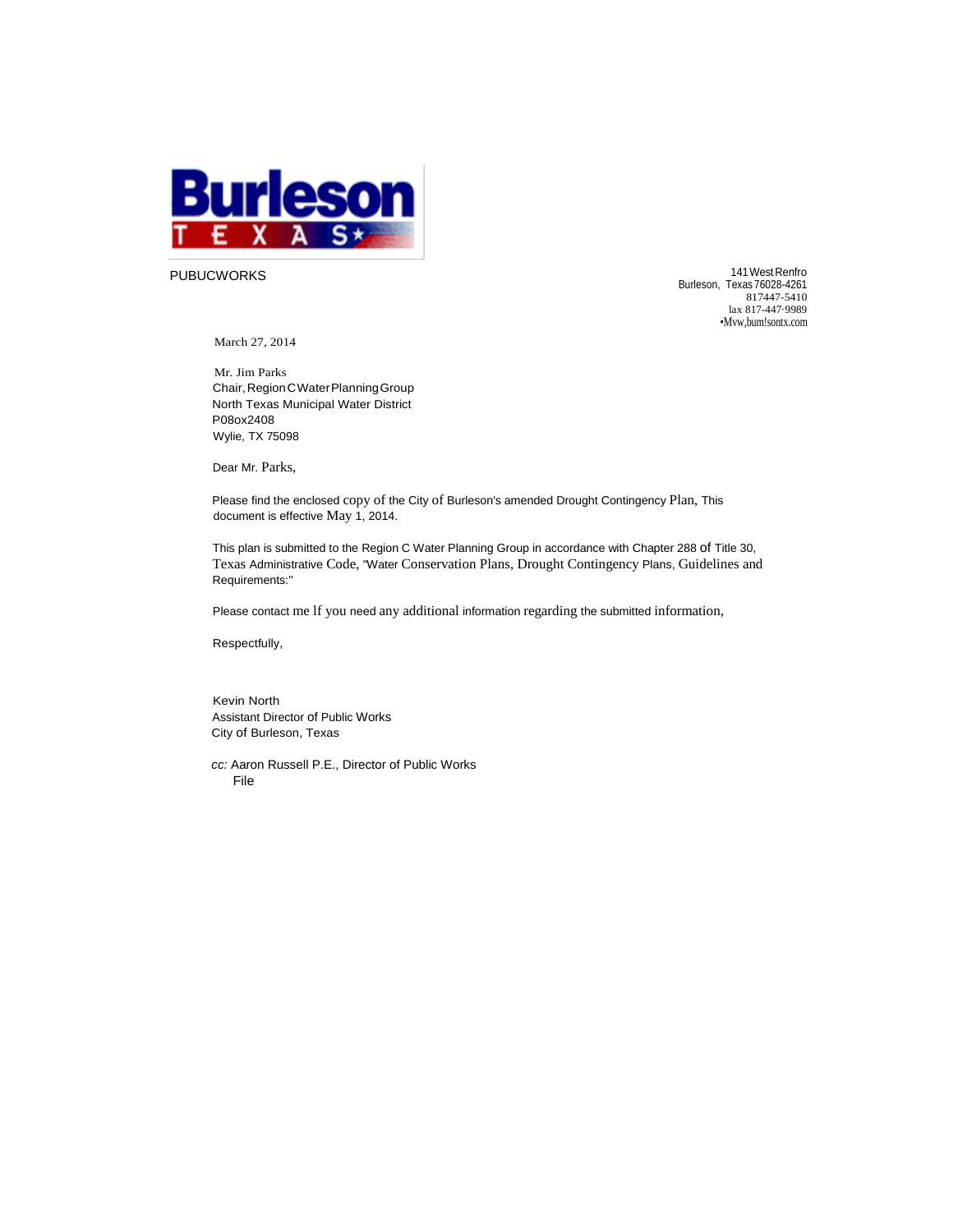

PUBLIC WORKS

141WestRenfro Burleson. Texas 7602\$-4261 817-447·5410 fax S17-44NH,S9 www.burlesontJtrom

March 27, 2014

Mr. Wayne Wilson Chair, Region G Water Planning Group Wilson Cattle Company 7026 East OSR Bryan, TX 77808

Dear Mr. Wilson,

Please find the enclosed copy of the City of Bulterstamended Drought Contingency Plan. This document is effective May1, 2014.

This planlssubmitted tothe RegionGWaterPlanningGroupln accordance withChapter 288of Title30, Texas Administrative Code, "Water Conservation Plans, Drought Contingency Plan, Guidelines and Requirements."

Please contact me if you Med any additional information regarding the submitted information,

Respectfully,

Cem Auth

Kevin North Assistant Director of Public Works City of Burleson, Texas

cc: Aaron Russell P.E,, Director of Public Works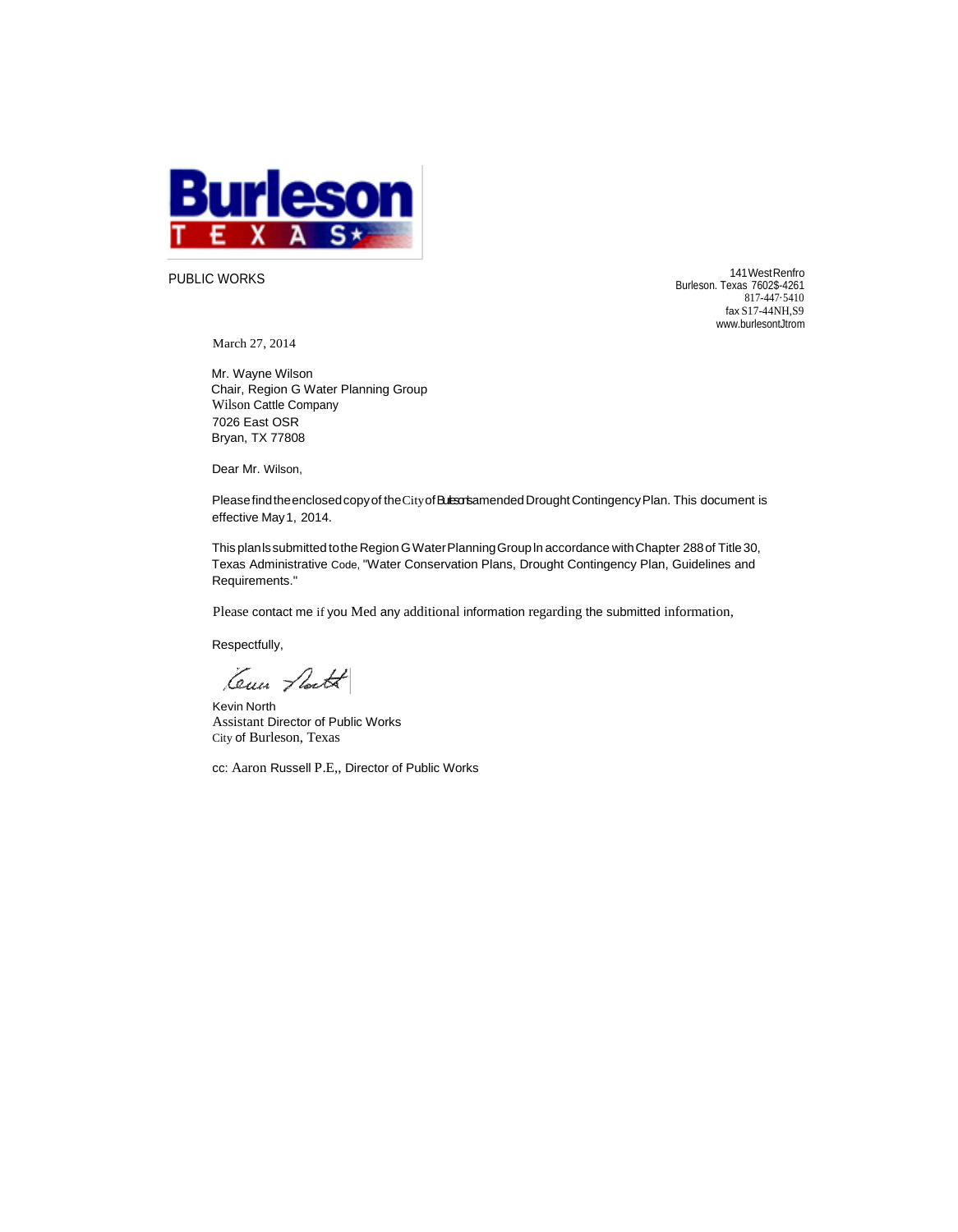Appendix D

Matrix of Actions by Customer Type and Stage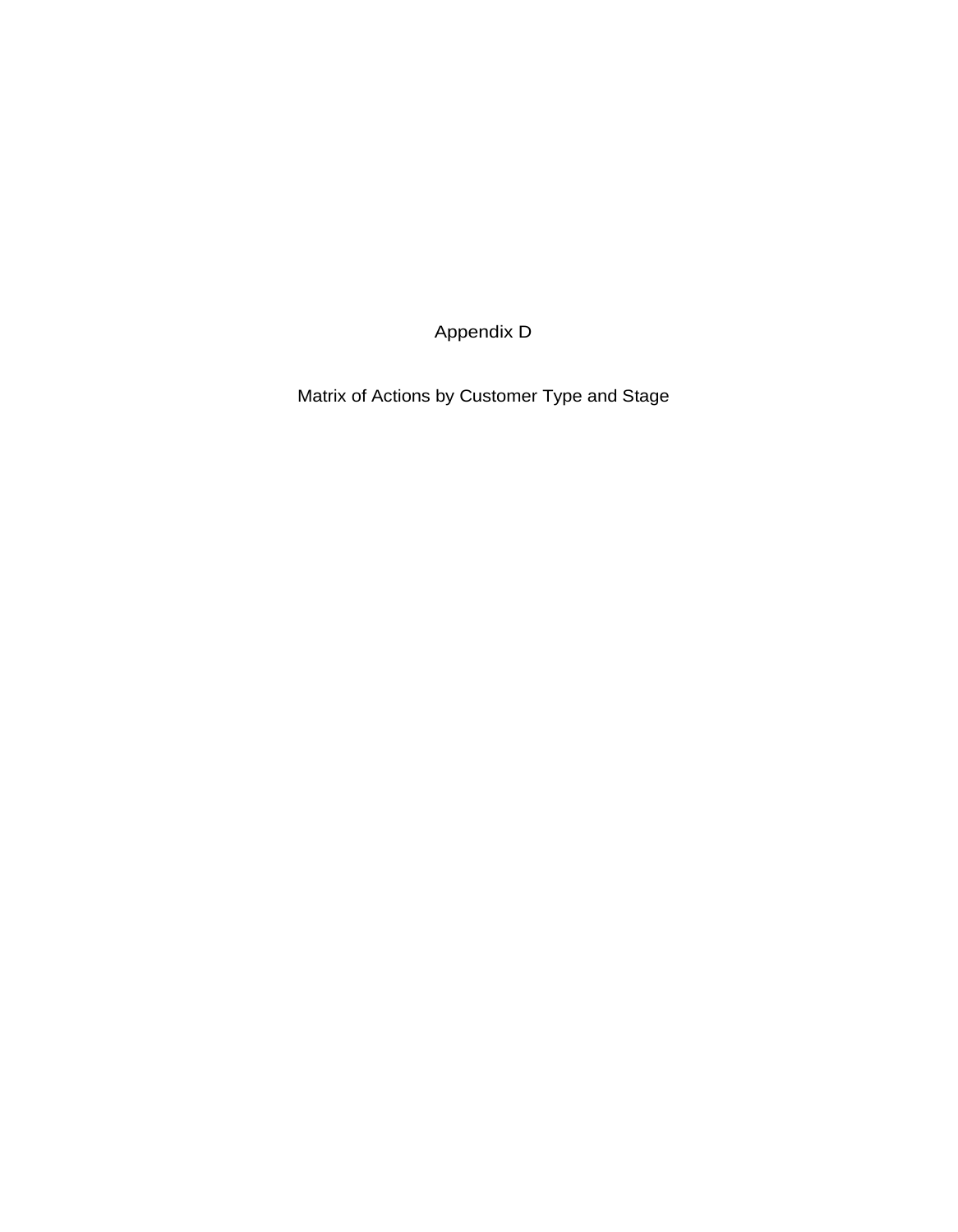#### City of Burleson Drought Plan Matrix of Actions by Stage and Customer Type

|                             | Use Reduction Goal:                    | 5%                                                                                                                                                                                                                                                                                                                                                    | 10%                     | 20%                                                                                                                                                                                                                                                                                                                                                                                                                                                                                                                                          |
|-----------------------------|----------------------------------------|-------------------------------------------------------------------------------------------------------------------------------------------------------------------------------------------------------------------------------------------------------------------------------------------------------------------------------------------------------|-------------------------|----------------------------------------------------------------------------------------------------------------------------------------------------------------------------------------------------------------------------------------------------------------------------------------------------------------------------------------------------------------------------------------------------------------------------------------------------------------------------------------------------------------------------------------------|
| <b>Water</b><br><b>User</b> | Water Use or<br><b>Action Category</b> | Stage 1 - Water Watch                                                                                                                                                                                                                                                                                                                                 | Stage 2 - Water Warning | Stage 3 - Water Emergency                                                                                                                                                                                                                                                                                                                                                                                                                                                                                                                    |
|                             | Hosing/Washing                         | hosing of paved areas, such as sidewalks,<br>Discourage:<br>driveways, parking lots, tennis courts, patios, or other<br>impervious surfaces, except to alleviate an immediate health or<br>safety hazard.<br>Discourage: hosing of buildings or other structures for purposes<br>other than fire protection or surface preparation prior to painting. | Same as Stage 1.        | Discourage: hosing of paved areas, such<br>as sidewalks, driveways, parking lots,<br>tennis courts, patios, or other impervious<br>surfaces, except to alleviate an<br>immediate health or safety hazard.<br>Prohibit hosing of buildings or other<br>structures for purposes other than fire<br>protection or surface preparation prior to<br>painting with high-pressure equipment.<br>Must be performed by a professional<br>power washing service utilizing high<br>efficiency equipment and a vacuum<br>recovery system where possible. |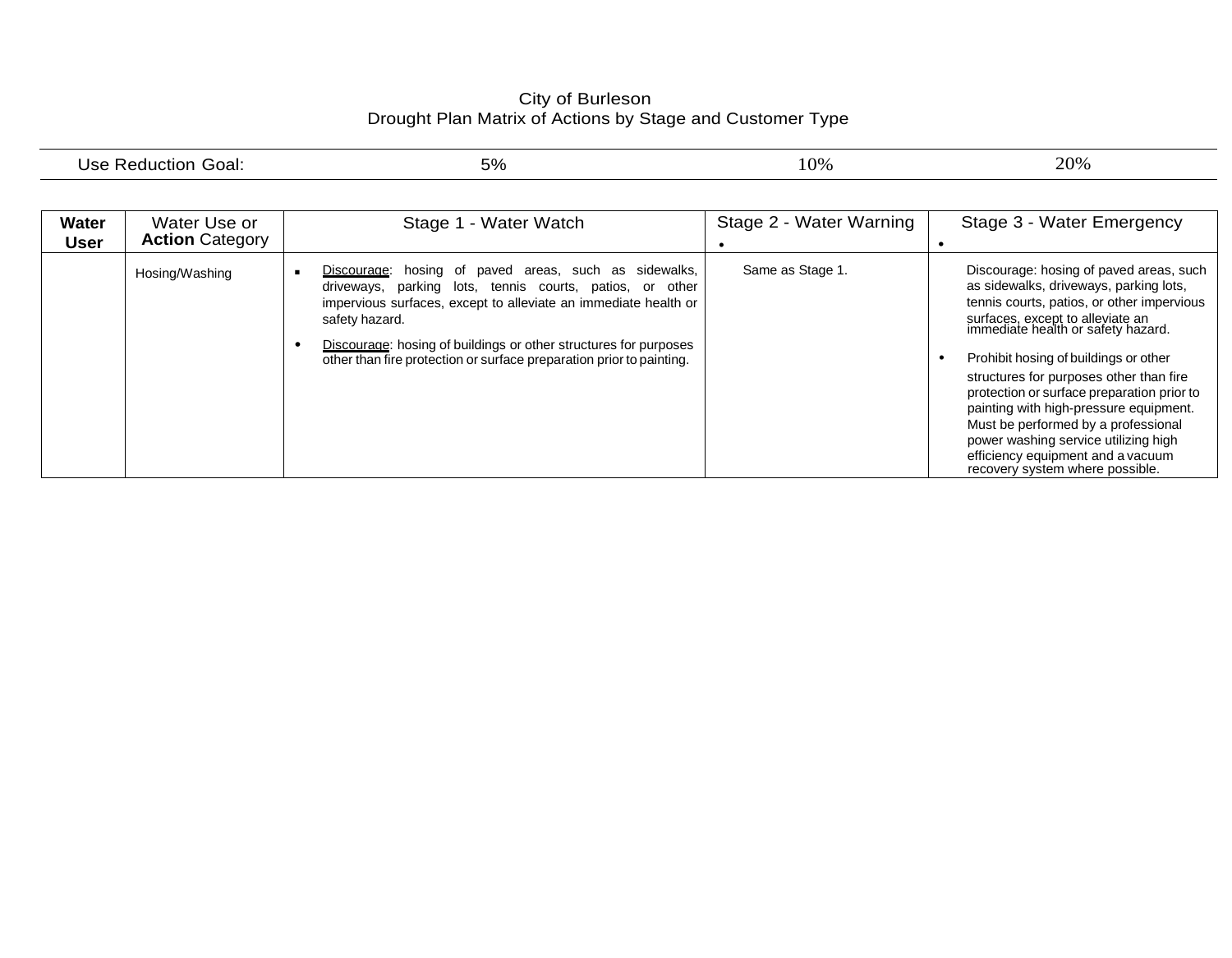| Water<br><b>User</b> | Water Use or<br><b>Action Category</b> | Stage 1 - Water Watch                                                                                                                                                                                                                                                                                                                                                                                                                                                                                                                                                                                                                                                                                                                                                                                                                                                                                                                                                | Stage 2 - Water Warning | Stage 3 - Water Emergency |
|----------------------|----------------------------------------|----------------------------------------------------------------------------------------------------------------------------------------------------------------------------------------------------------------------------------------------------------------------------------------------------------------------------------------------------------------------------------------------------------------------------------------------------------------------------------------------------------------------------------------------------------------------------------------------------------------------------------------------------------------------------------------------------------------------------------------------------------------------------------------------------------------------------------------------------------------------------------------------------------------------------------------------------------------------|-------------------------|---------------------------|
|                      | Runoff/Waste/Leaks                     | Prohibited: using water in such a manner as to allow runoff or<br>other waste, including:<br>(1) failure to repair a controllable leak, including a broken<br>sprinkler head, a leaking valve, leaking or broken pipes, or a<br>leaking faucet;<br>(2) operating a permanently installed irrigation system with: (a) a<br>broken head; (b) a head that is out of adjustment and the arc of<br>the spray head is over a street or parking lot; or (c) a head that<br>is misting because of high water pressure; or<br>(3) during irrigation, allowing water to (a) to run off a property<br>and form a stream of water in a street for a distance of 50 feet or<br>greater; or (b) to pond in a street or parking lot to a depth greater<br>than one-quarter of an inch.<br>(4) Allowing or causing an irrigation system or other lawn<br>watering device to operate during any form of precipitation or<br>when temperatures are at or below 3 1 degrees Fahrenheit. | Same as Stage 1.        | Same as Stage 1.          |
|                      |                                        |                                                                                                                                                                                                                                                                                                                                                                                                                                                                                                                                                                                                                                                                                                                                                                                                                                                                                                                                                                      |                         |                           |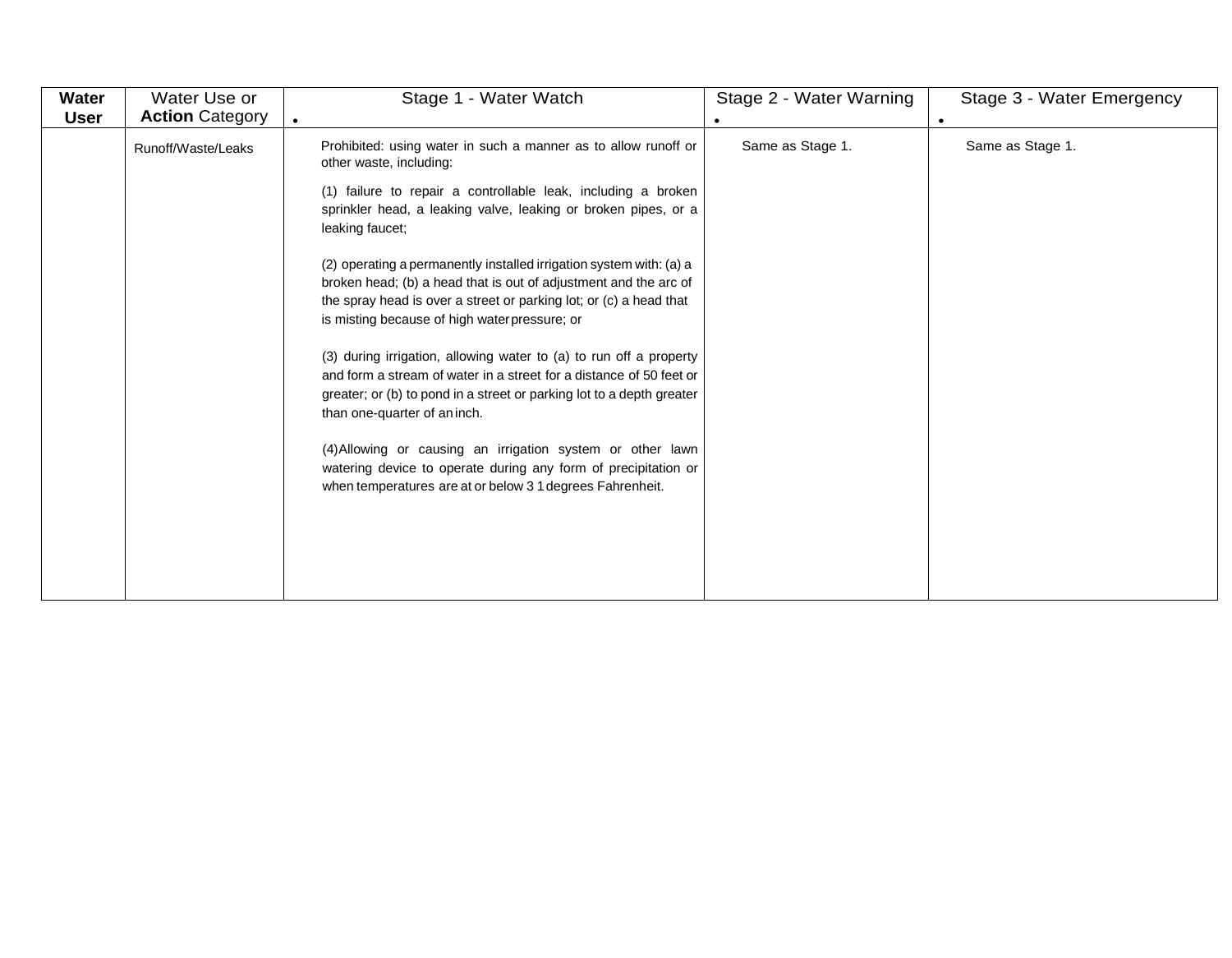| <b>Water</b><br><b>User</b>    | Water Use or<br><b>Action Category</b>                       | Stage 1 - Water Watch                                                                                                                                                                                                                                                                                                                                                                                                                                                                                                                                                                                                                                                                                                                                                                            | Stage 2 - Water Warning                                                                                                                                                                                                                                                                                                                                                                                                                                                                                                                                                                                                                    | Stage 3 - Water Emergency                                                                                                                                                                                                                                                                                                                                                                                                                                                                                                                                                                                                                                                                                                                                                                                                                                     |
|--------------------------------|--------------------------------------------------------------|--------------------------------------------------------------------------------------------------------------------------------------------------------------------------------------------------------------------------------------------------------------------------------------------------------------------------------------------------------------------------------------------------------------------------------------------------------------------------------------------------------------------------------------------------------------------------------------------------------------------------------------------------------------------------------------------------------------------------------------------------------------------------------------------------|--------------------------------------------------------------------------------------------------------------------------------------------------------------------------------------------------------------------------------------------------------------------------------------------------------------------------------------------------------------------------------------------------------------------------------------------------------------------------------------------------------------------------------------------------------------------------------------------------------------------------------------------|---------------------------------------------------------------------------------------------------------------------------------------------------------------------------------------------------------------------------------------------------------------------------------------------------------------------------------------------------------------------------------------------------------------------------------------------------------------------------------------------------------------------------------------------------------------------------------------------------------------------------------------------------------------------------------------------------------------------------------------------------------------------------------------------------------------------------------------------------------------|
| S                              | <b>Outdoor Watering</b>                                      | Prohibited: outdoor watering with sprinklers or irrigation systems<br>$\bullet$<br>between 10 a.m. and 6 p.m.<br>Limited to twice per week: landscape watering with sprinklers or<br>$\bullet$<br>irrigation systems at each service address is limited to a twice<br>per week schedule. This includes landscape watering of parks,<br>golf courses, and sports fields.<br>Residential addresses, ending in an even number<br>$\mathbf{0}$<br>(0, 2, 4, 6, or 8) may water on Wednesdays and<br>Saturdays.<br>Residential addresses, ending in an odd number<br>$\Omega$<br>(1, 3, 5, 7 or 9) may water on Thursdays and<br>Sundays.<br>All non-residentiallocations (apartment<br>$\Omega$<br>complexes, businesses, industries, parks,<br>medians, etc.) may water on Tuesdays and<br>Fridays. | Prohibited: outdoor watering<br>with sprinklers or irrigation<br>systems between 10 a.m. and<br>6p.m.<br>Restricted to once every<br>seven days: outdoor watering<br>with spiritulers or irrigation<br>systems at each service<br>address shall be restricted to<br>a once per week schedule as<br>determined by the Public<br>Works Director.                                                                                                                                                                                                                                                                                             | Prohibited: all outdoor watering.                                                                                                                                                                                                                                                                                                                                                                                                                                                                                                                                                                                                                                                                                                                                                                                                                             |
| <b>CD</b><br>$I_{\cdot,\cdot}$ | <b>Exceptions to Outdoor</b><br><b>Watering Restrictions</b> | Lawns and landscaping may be watered on any day by<br>handheld hose, drip irrigation. a soaker hose or tree bubbler.<br>Water use necessary for the repair of an irrigation system.<br>plumbing line. fountain. etc. in the_ presence of the person<br>making the repair<br>New Turf: Establishing new turf is discouraged. If new hydro<br>$\bullet$<br>mulch, grass sod, or grass seed is installed, there are no<br>watering restrictions for the first 30 days while it is being<br>established. After that, the watering restrictions set forth in this<br>stage apply.                                                                                                                                                                                                                     | Lawns and landscaping may<br>be watered on any day by<br>handheld hose, drip irrigation.<br>a soaker hose or tree bubbler.<br>Golf course greens and tee<br>as needed to keep them alive;<br>however, watering must be<br>done before 10 a.m. and after<br>6p.m.<br>Watering of athletic fields<br>(fields only, does not include<br>surrounding landscaped<br>areas) used for organized<br>sports practice, competition,<br>or exhibition events may occur<br>as necessary to protect the<br>health and safety of the<br>players, staff, or officials<br>present for athletic events.<br>Encouraged to reduce water<br>use by ten percent | Watering with hand-held hose, soaker<br>hose or drip irrigation system may occur<br>any day and any time. (The intent of this<br>measure is to allow for the protection of<br>structural foundations. trees. and other<br>high value landscape materials).<br>Golf course greens only may be watered<br>by hand-held hose as needed to keep<br>them alive. Watering of athletic fields<br>(fields only, does not include<br>surrounding landscaped areas) used for<br>organized sports practice, competition,<br>or exhibition events may occur as<br>necessary to protect the health and<br>safety of the players, staff, or officials<br>present for athletic events may be<br>allowed to water by variance. A water<br>management plan must be submitted to<br>the Water Director detailing how each<br>area will comply with stage 3 drought<br>$\bullet$ |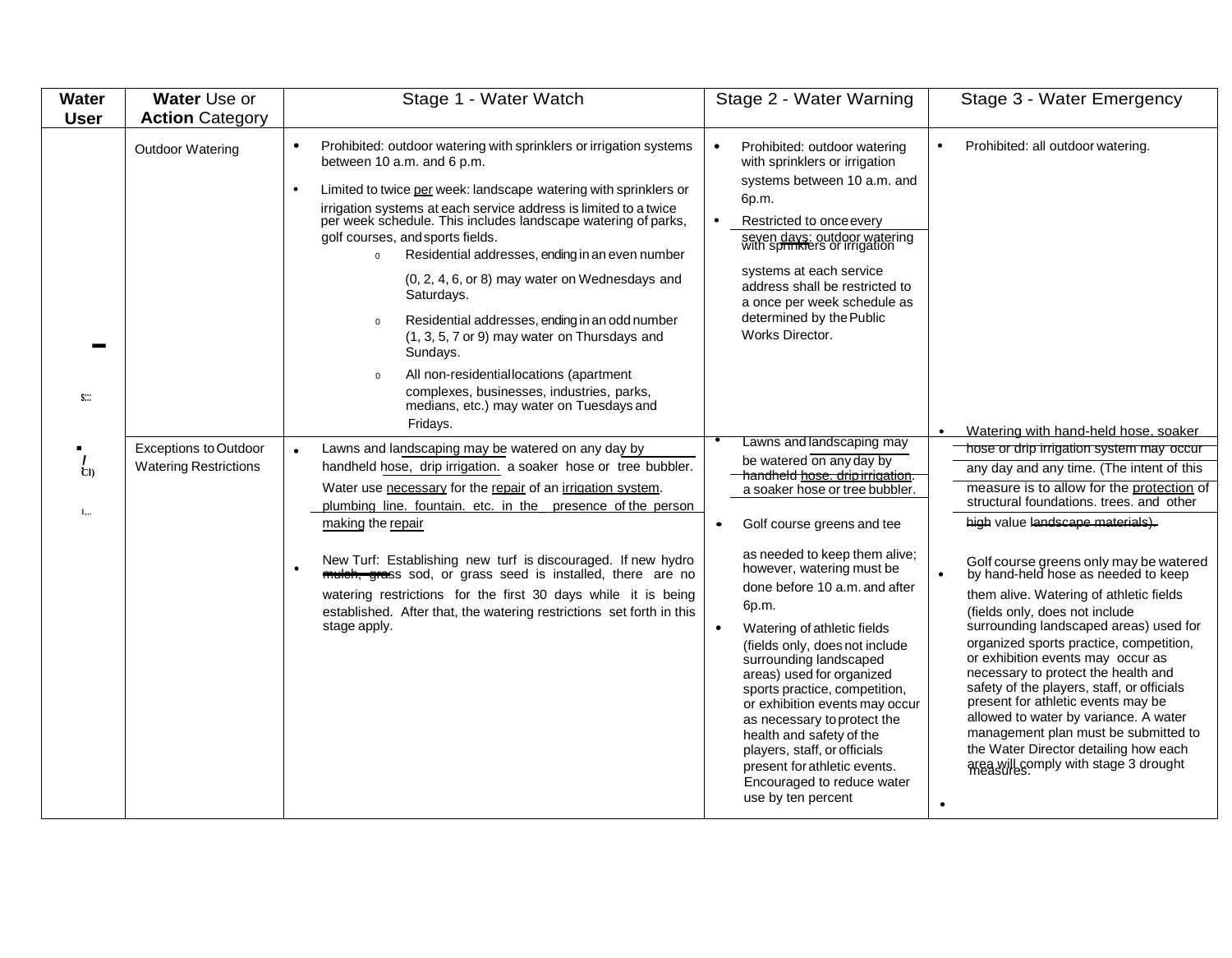| <b>Water</b><br><b>User</b> | Water Use or<br><b>Action Category</b>                                      | <b>Stage 1 - Water Watch</b>                                                                                                                                                                                                                                                                                                                                                                                                              | Stage 2 - Water Warning                                                                                                                                              | <b>Stage 3 - Water Emergency</b>                                                                                                                                                                                  |
|-----------------------------|-----------------------------------------------------------------------------|-------------------------------------------------------------------------------------------------------------------------------------------------------------------------------------------------------------------------------------------------------------------------------------------------------------------------------------------------------------------------------------------------------------------------------------------|----------------------------------------------------------------------------------------------------------------------------------------------------------------------|-------------------------------------------------------------------------------------------------------------------------------------------------------------------------------------------------------------------|
|                             | <b>Exceptions to Outdoor</b><br><b>Watering Restrictions</b><br>(continued) | Large Multi-station Irrigation: outdoor watering may take place in<br>accordance with a variance granted by the director, if the<br>director determines that a property cannot be completely<br>watered with an average of three-quarters of an inch of water in<br>a single day, and that the property should be divided into<br>sections to be watered on different days.                                                               |                                                                                                                                                                      |                                                                                                                                                                                                                   |
|                             |                                                                             | Golf courses may water greens and t13e boxes without<br>restrictions; however, watering must be done before 10a.m.<br>and after 6p.m.                                                                                                                                                                                                                                                                                                     |                                                                                                                                                                      |                                                                                                                                                                                                                   |
|                             |                                                                             | Skinned areas of sports fields may be: watered as needed for<br>dust control.                                                                                                                                                                                                                                                                                                                                                             |                                                                                                                                                                      |                                                                                                                                                                                                                   |
|                             |                                                                             | Watering of athletic fields (fields only, does not include<br>surrounding landscaped areas) used for organized sports<br>practice, competition, or exhibition ev13nts may occur as<br>necessary to protect the health and safety of the players, staff,<br>or officials present for athletic events. Encouraged to reduce<br>water use by five percent                                                                                    |                                                                                                                                                                      |                                                                                                                                                                                                                   |
|                             |                                                                             | Public areas that are open to the public at-large and have a high<br>-impact from frequent use may be allowed additional watering,<br>with a variance granted by the Water Director, if it is deemed to<br>be beneficial to serve and protect the community amenity.<br>Examples may include but are not limited to: outdoor<br>amphitheaters, demonstration gardens, public art exhibitions,<br>outdoor learning areas, arboretums, etc. |                                                                                                                                                                      |                                                                                                                                                                                                                   |
|                             | Landscaping                                                                 | All users are encouraged to use native and drought to lerant<br>$\bullet$<br>plants in landscaping.                                                                                                                                                                                                                                                                                                                                       | All users are encouraged to<br>wait until the current drought<br>or emergency situation has<br>passed before installing and<br>establishing new landscape<br>plants. | Prohibited: installing and establishing new<br>landscape plants. Variances may be<br>granted for those landscape projects<br>started prior to the initiation of stage 3<br>drought restrictions.                  |
|                             | Vehicle Washing                                                             | Washing of any motor vehicle, motorbike, boat, trailer, airplane,<br>or other vehicle shall be limited to the use of a hand-held bucket<br>or a hand-held hose equipped with a positive-pressure shutoff<br>nozzle for quick rinses.                                                                                                                                                                                                      | Same as Stage 1.<br>$\bullet$                                                                                                                                        | Vehicle washing restricted to commercial<br>carwash, commercial service station or a<br>private on-site vehicle washing facility<br>and can only be done as necessary for                                         |
|                             |                                                                             | Vehicle washing may be done at any time on the premises of a<br>commercial car wash or commercial service station.<br>Companies with an automated on-site vehicle washing facility<br>may wash its vehicles at anytime.                                                                                                                                                                                                                   |                                                                                                                                                                      | health, sanitation, or safety reasons,<br>including but not limited to the washing of<br>garbage trucks and vehicles used to<br>transport food and other perishables. All<br>other vehicle washing is prohibited. |
|                             |                                                                             | Washing may be exempt from these requirements if the health,<br>$\bullet$                                                                                                                                                                                                                                                                                                                                                                 |                                                                                                                                                                      |                                                                                                                                                                                                                   |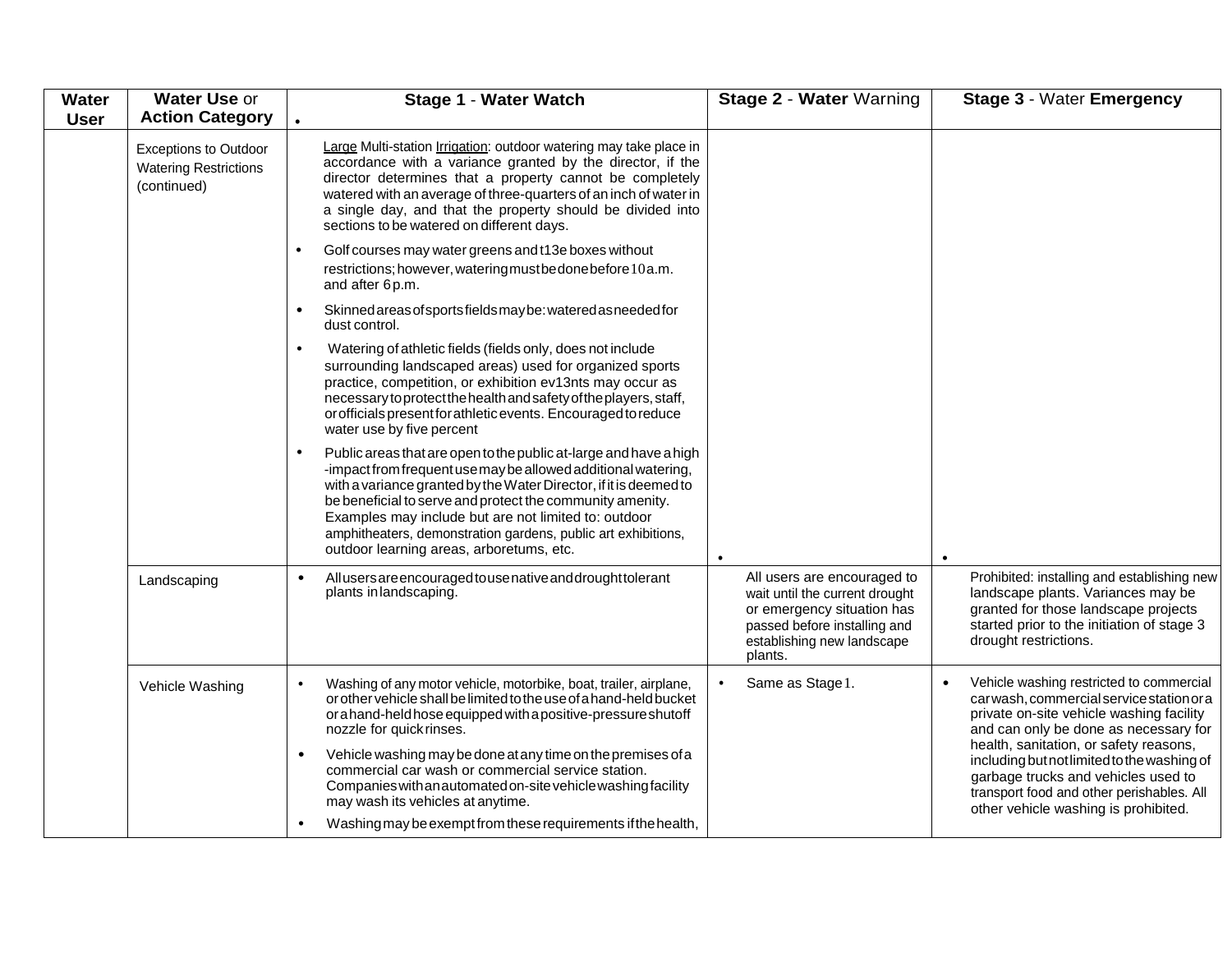| <b>Water</b><br>User | Water Use or<br><b>Action Category</b> | Stage 1 - Water Watch                                                                                                                                               | Stage 2 - Wat:er Warning                                                                                                                                                                                                                                                                                   | Stage 3 - Water Emergency                                                                                                                                                                                                                                      |
|----------------------|----------------------------------------|---------------------------------------------------------------------------------------------------------------------------------------------------------------------|------------------------------------------------------------------------------------------------------------------------------------------------------------------------------------------------------------------------------------------------------------------------------------------------------------|----------------------------------------------------------------------------------------------------------------------------------------------------------------------------------------------------------------------------------------------------------------|
|                      |                                        | safety, and welfare of the public are contingent upon frequent<br>vehicle cleansing, such as garbage trucks and vehicles used to<br>transport food and perishables. |                                                                                                                                                                                                                                                                                                            |                                                                                                                                                                                                                                                                |
|                      | Swimming Pools                         | All users are encouraged to reduce the frequency of draining<br>$\blacksquare$<br>and refilling swimming pools, wading pools, hot tubs, and<br>Jacuzzi type pools.  | Discourage: filling, draining or<br>refilling of swimming pools,<br>wading pools, hot tubs, and<br>Jacuzzi type pools except to<br>maintain adequate water<br>levels for structural integrity,<br>proper operation and<br>maintenance, and/or to<br>alleviate an issue that poses a<br>public safety risk. | Prohibited: the draining, filling, or refilling<br>of swimming pools, wading pools and<br>Jacuzzi type pools. Existing private and<br>public pools may add water to maintain<br>pool levels. Swimming pools may not be<br>refilled with automatic fill valves: |
|                      | <b>Dust Control</b>                    | No restriction.                                                                                                                                                     | Discourage: use of water for<br>dust control, except as<br>required to protect public<br>health.                                                                                                                                                                                                           | Same as Stage 2.<br>$\bullet$                                                                                                                                                                                                                                  |
|                      | Ornamental<br>Fountains/Ponds          | No restriction.                                                                                                                                                     | Discourage: the operation of<br>ornamental fountains or ponds<br>that use potable water, except<br>where necessary to support<br>aquatic life, or where such<br>fountains or ponds are<br>equipped with a recirculation<br>system.                                                                         | Prohibited: the operation of ornamental<br>fountains or ponds that use potable water<br>except where necessary to support<br>aquatic life.                                                                                                                     |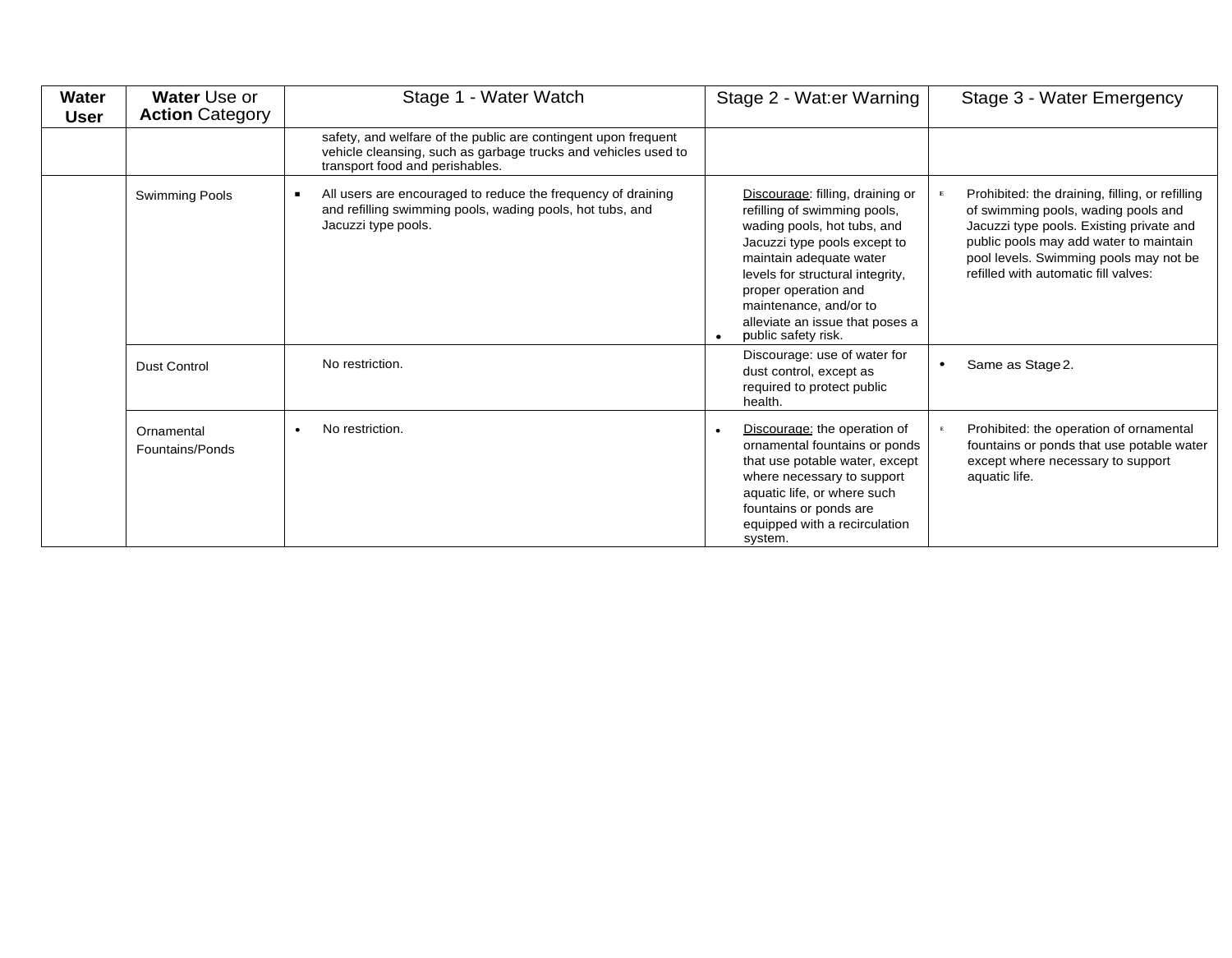| <b>Water</b><br><b>User</b> | Water Use or<br><b>Action Category</b> | Stage 1 - Water Watch                                                                                                                                                                    | Stage 2 - Water Warning                                                                                                                                  | Stage 3 - Water Emergency                                                                                                                                                              |
|-----------------------------|----------------------------------------|------------------------------------------------------------------------------------------------------------------------------------------------------------------------------------------|----------------------------------------------------------------------------------------------------------------------------------------------------------|----------------------------------------------------------------------------------------------------------------------------------------------------------------------------------------|
|                             | Administrative                         | All actions listed for All Users apply to City and Local Governments.<br>Review conditions and problems that caused Stage 1 and take                                                     | Review conditions and                                                                                                                                    | Review conditions and problems that                                                                                                                                                    |
|                             |                                        | Corrective action.                                                                                                                                                                       | Problems that caused Stage 2<br>and take corrective action.                                                                                              | Caused Stage 3 and take<br>corrective action.<br>Implement viable alternative water supply<br>Strategies.<br>Reduce city and local government water<br>use to maximum extent possible. |
|                             | <b>Public Education</b>                | Increase public education efforts on ways to reduce water use.                                                                                                                           | Increase frequency of media<br>releases on water supply<br>conditions.<br>Further accelerate public<br>education efforts on ways to<br>reduce water use. | Increase frequency of media releases<br>explaining emergency situation.<br>$\bullet$<br>Further accelerate public education<br>$\bullet$<br>efforts on ways to reduce water use.       |
|                             | Enforcement                            | Increase enforcement efforts.<br>$\bullet$                                                                                                                                               | Same as Stage 1.<br>$\bullet$                                                                                                                            | Same as Stage 1.                                                                                                                                                                       |
|                             | <b>Runoff Waste/Leaks</b>              | Intensify leak detection and repair efforts.<br>$\bullet$<br>Audit all City and local government irrigation systems to ensure<br>proper condition, settings, and operation.<br>$\bullet$ | Same as Stag1::i1.<br>$\bullet$                                                                                                                          | Same as Stage 1.<br>$\bullet$                                                                                                                                                          |
|                             | High Volume Users                      | Identify and encourage voluntary reduction measures by high-<br>$\bullet$<br>volume water users through water use audits.                                                                | Same as Stage 1.<br>$\bullet$<br>$\bullet$                                                                                                               | Same as Stage 1.<br>$\bullet$                                                                                                                                                          |
|                             | Wet Street Sweeping                    | No restrictions.                                                                                                                                                                         | Prohibited: wet street<br>sweeping.                                                                                                                      | Same as Stage 2.                                                                                                                                                                       |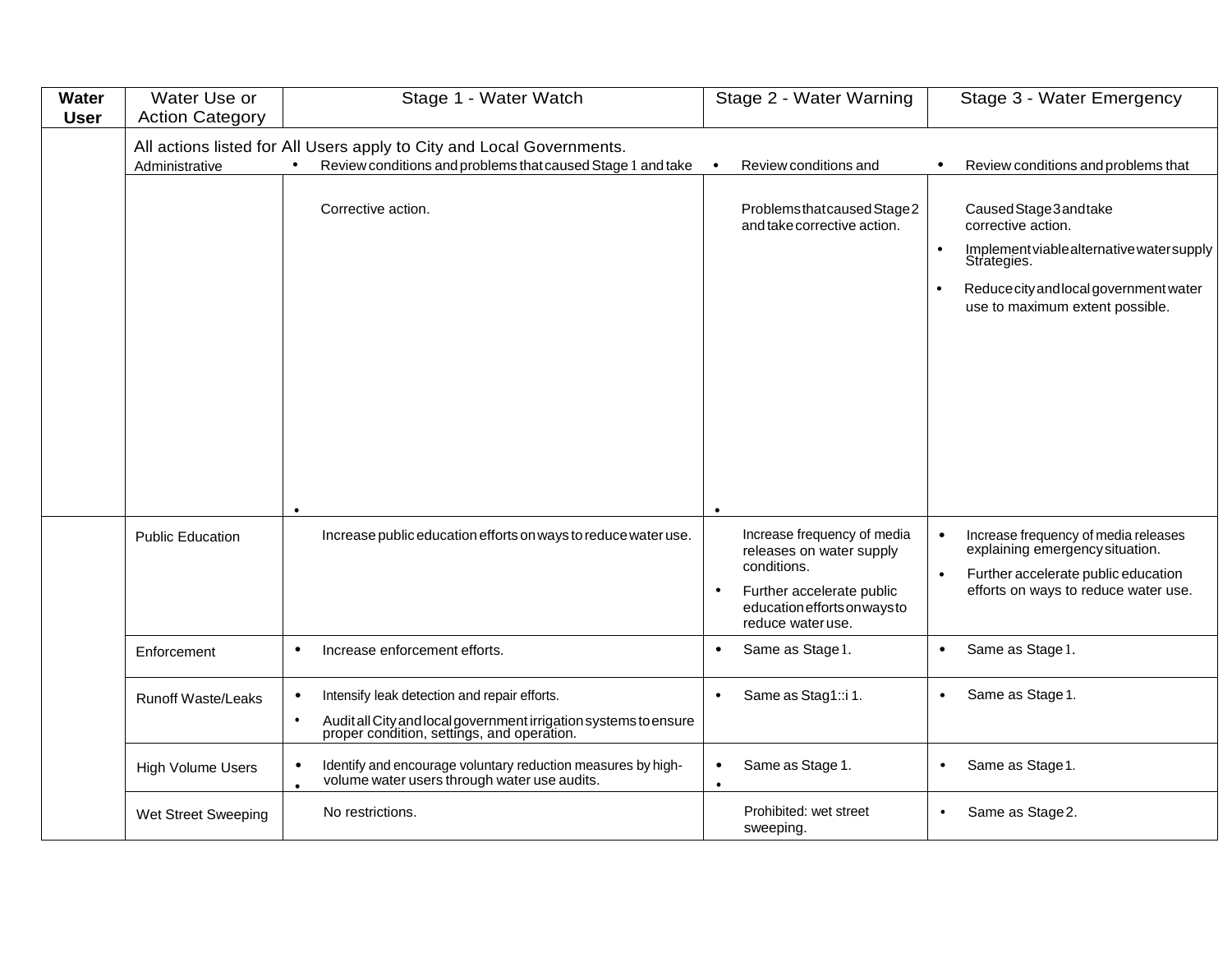| Water       | Water Use or                                                                                                                                                    | Stage 1 - Water Watch                                                                                                                                                                                                                                                                                                                                                                                                                                                                                                                                                                                    | Stage 2 - Water Warning               | Stage 3 - Water Emergency                                                                                                                                                                                                                            |
|-------------|-----------------------------------------------------------------------------------------------------------------------------------------------------------------|----------------------------------------------------------------------------------------------------------------------------------------------------------------------------------------------------------------------------------------------------------------------------------------------------------------------------------------------------------------------------------------------------------------------------------------------------------------------------------------------------------------------------------------------------------------------------------------------------------|---------------------------------------|------------------------------------------------------------------------------------------------------------------------------------------------------------------------------------------------------------------------------------------------------|
| <b>User</b> | <b>Action Category</b>                                                                                                                                          |                                                                                                                                                                                                                                                                                                                                                                                                                                                                                                                                                                                                          |                                       |                                                                                                                                                                                                                                                      |
|             | Swimming Pools                                                                                                                                                  |                                                                                                                                                                                                                                                                                                                                                                                                                                                                                                                                                                                                          |                                       | Prohibit the permitting of new swimming<br>pools, Jacuzzi type pools, spas,<br>ornamental ponds and fountain<br>construction. Pools already permitted and<br>under construction may be completely<br>filled with water.                              |
|             | Nonessential water use<br>(those uses that do not<br>have any health or<br>safety impact, and are<br>not needed to meet the<br>core function of the<br>agency). | Reduce non-essential water use.                                                                                                                                                                                                                                                                                                                                                                                                                                                                                                                                                                          | Eliminate non-essential water<br>use. | Same as Stage 2.<br>$\bullet$                                                                                                                                                                                                                        |
|             |                                                                                                                                                                 | All actions listed for All Users apply to Commercial and industrial Users.                                                                                                                                                                                                                                                                                                                                                                                                                                                                                                                               |                                       |                                                                                                                                                                                                                                                      |
|             | <b>Commercial Plant</b>                                                                                                                                         | Stock at a commercial plant nursery is exempt from Stage 1                                                                                                                                                                                                                                                                                                                                                                                                                                                                                                                                               | Same as Stage 1.                      | Stock at a commercial plant nursery may                                                                                                                                                                                                              |
|             |                                                                                                                                                                 | $\bullet$                                                                                                                                                                                                                                                                                                                                                                                                                                                                                                                                                                                                | $\bullet$                             | se watered only with a hand note nobe,<br>hand-held watering can, or drip irrigation<br>system.                                                                                                                                                      |
|             | Hotels, Restaurants,<br>and Bars                                                                                                                                | Hotels, restaurants, and bars are encouraged to serve drinking<br>water to patrons on an "on demand" basis.<br>Hotels are encouraged to implement laundry conservation<br>$\bullet$<br>measures by encouraging patrons to reuse linens and towels.<br>Car wash facilities must keep equipment in good working order,<br>$\bullet$<br>which should include regular inspections to be sure there are no<br>leaks, broken or misdirected nozzles, and that all equipment is<br>operating efficiently.<br>All commercial and industrial customers are encouraged to audit<br>$\bullet$<br>irrigation systems | Same as Stage 1.                      | Hotels, restaurants, and bars are required<br>to serve drinking water to patrons on an<br>"on demand" basis.<br>Hotels are required to implement laundry<br>$\bullet$<br>conservation measures by encouraging<br>patrons to reuse linens and towels. |
|             | Commercial and<br><b>Industrial Users</b>                                                                                                                       |                                                                                                                                                                                                                                                                                                                                                                                                                                                                                                                                                                                                          |                                       | Commercial and industrial users may be<br>$\bullet$<br>required to reduce water use by a set<br>percentage.                                                                                                                                          |